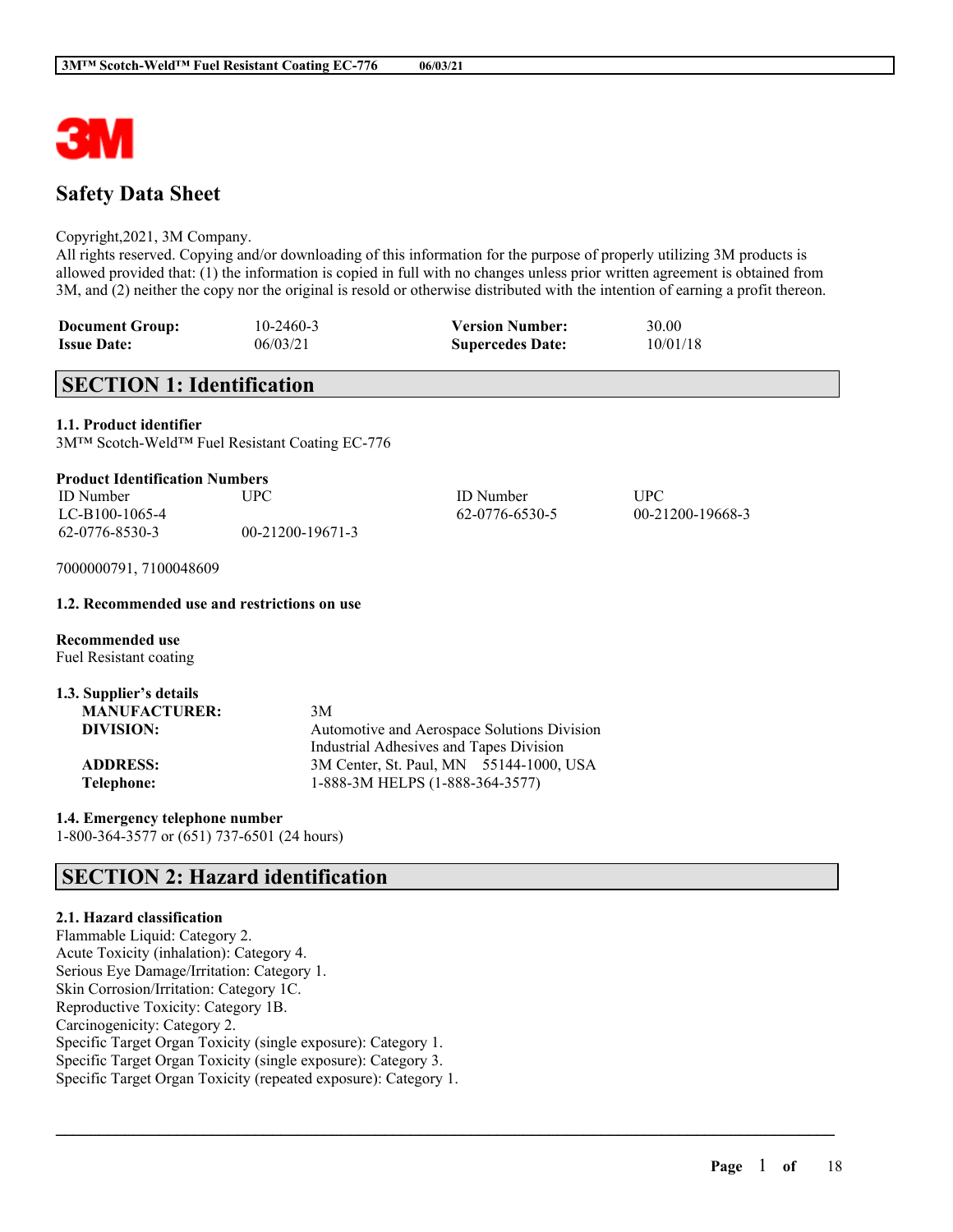**2.2. Label elements Signal word** Danger

**Symbols** Flame | Corrosion | Exclamation mark | Health Hazard |

**Pictograms**



**Hazard Statements** Highly flammable liquid and vapor.

Causes severe skin burns and eye damage. Harmful if inhaled. May cause drowsiness or dizziness. May damage fertility or the unborn child. Suspected of causing cancer.

Causes damage to organs: blood or blood-forming organs | cardiovascular system | nervous system | kidney/urinary tract | respiratory system |

Causes damage to organs through prolonged or repeated exposure: blood or blood-forming organs | cardiovascular system | liver kidney/urinary tract | respiratory system |

May cause damage to organs through prolonged or repeated exposure: nervous system |

### **Precautionary Statements**

#### **Prevention:**

Obtain special instructions before use. Do not handle until all safety precautions have been read and understood. Keep away from heat/sparks/open flames/hot surfaces. - No smoking. Ground/bond container and receiving equipment. Use only non-sparking tools. Take precautionary measures against static discharge. Keep container tightly closed. Use explosion-proof electrical/ventilating/lighting equipment. Do not breathe dust/fume/gas/mist/vapors/spray. Use only outdoors or in a well-ventilated area. Wear protective gloves, protective clothing, and eye/face protection. Do not eat, drink or smoke when using this product.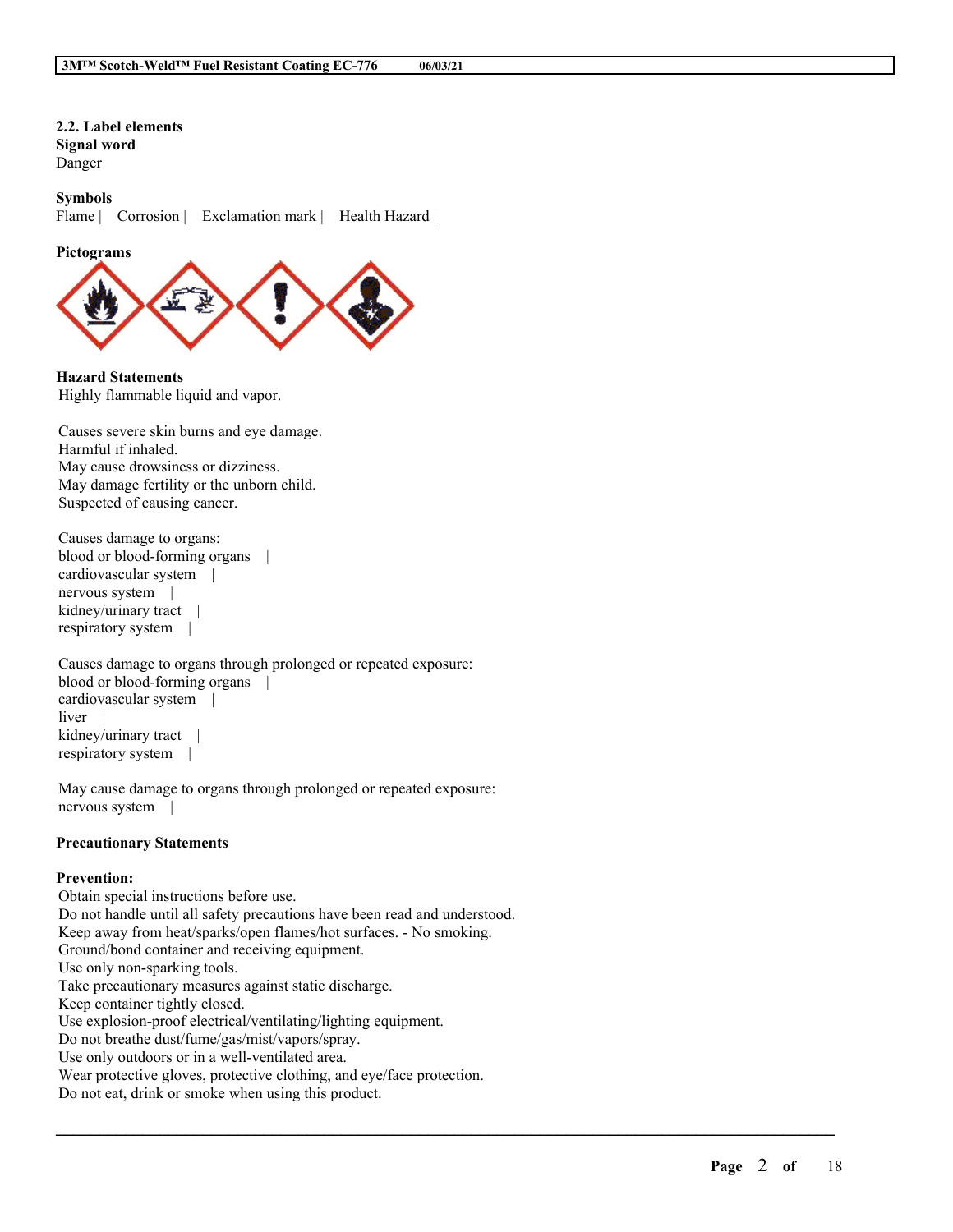Wash thoroughly after handling.

### **Response:**

IF INHALED: Remove person to fresh air and keep comfortable for breathing.

IF ON SKIN (or hair): Take off immediately all contaminated clothing. Rinse skin with water/shower.

IF IN EYES: Rinse cautiously with water for several minutes. Remove contact lenses, if present and easy to do. Continue rinsing.

Immediately call a POISON CENTER or doctor/physician.

Wash contaminated clothing before reuse.

IF SWALLOWED: Rinse mouth. Do NOT induce vomiting.

IF exposed or concerned: Get medical advice/attention.

In case of fire: Use a fire fighting agent suitable for flammable liquids such as dry chemical or carbon dioxide to extinguish.

### **Storage:**

Store in a well-ventilated place. Keep container tightly closed. Keep cool. Store locked up.

### **Disposal:**

Dispose of contents/container in accordance with applicable local/regional/national/international regulations.

## **2.3. Hazards not otherwise classified**

May cause chemical gastrointestinal burns.

## **SECTION 3: Composition/information on ingredients**

| Ingredient                      | <b>C.A.S. No.</b> | $\%$ by Wt                  |
|---------------------------------|-------------------|-----------------------------|
| METHYL ISOBUTYL KETONE          | $108 - 10 - 1$    | 70 Trade Secret *<br>$40 -$ |
| ACRYLONITRILE-BUTADIENE POLYMER | 9003-18-3         | -13<br>7 -                  |
| PHENOLIC RESIN                  | 9039-25-2         | 7 -<br>-13                  |
| <b>ETHYL ALCOHOL</b>            | $64 - 17 - 5$     | 10 Trade Secret *           |
| METHYL ETHYL KETONE             | $78-93-3$         | 10 Trade Secret *           |
| <b>PHENOL</b>                   | 108-95-2          | 1 - 5 Trade Secret *        |
| <b>METHYL ALCOHOL</b>           | $67-56-1$         | <1 Trade Secret *           |
| <b>ACETONE</b>                  | $67-64-1$         | $\leq$ 0.99                 |
| <b>CYCLOHEXANE</b>              | 110-82-7          | $\leq$ 0.99                 |
| <b>TOLUENE</b>                  | 108-88-3          | $\leq$ 0.99 Trade Secret *  |

\*The specific chemical identity and/or exact percentage (concentration) of this composition has been withheld as a trade secret.

# **SECTION 4: First aid measures**

#### **4.1. Description of first aid measures**

#### **Inhalation:**

Remove person to fresh air. If you feel unwell, get medical attention.

#### **Skin Contact:**

Immediately flush with large amounts of water for at least 15 minutes. Remove contaminated clothing. Get immediate medical attention. Wash clothing before reuse.

### **Eye Contact:**

Immediately flush with large amounts of water for at least 15 minutes. Remove contact lenses if easy to do. Continue rinsing.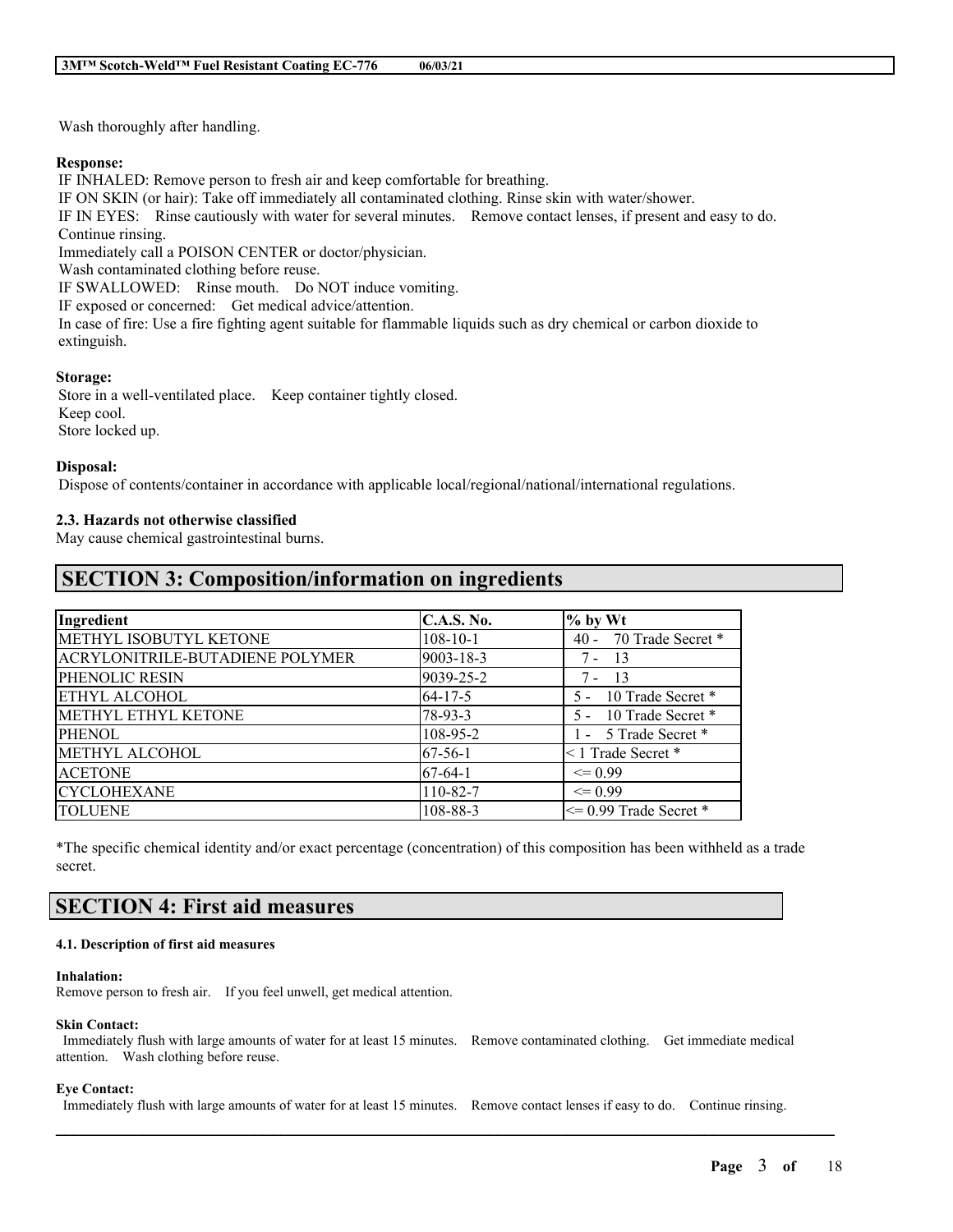Immediately get medical attention.

#### **If Swallowed:**

Rinse mouth. Do not induce vomiting. Get immediate medical attention.

#### **4.2. Most important symptoms and effects, both acute and delayed**

Irritating to the respiratory tract (coughing, sneezing, nasal discharge, headache, hoarseness, and nose and throat pain). Skin burns (localized redness, swelling, itching, intense pain, blistering, and tissue destruction). Serious damage to the eyes (corneal cloudiness, severe pain, tearing, ulcerations, and significantly impaired or loss of vision). Central nervous system depression (headache, dizziness, drowsiness, incoordination, nausea, slurred speech, giddiness, and unconsciousness). Target organ effects. See Section 11 for additional details. Target organ effects following prolonged or repeated exposure. See Section 11 for additional details.

#### **4.3. Indication of any immediate medical attention and special treatment required**

Not applicable

## **SECTION 5: Fire-fighting measures**

#### **5.1. Suitable extinguishing media**

In case of fire: Use a fire fighting agent suitable for flammable liquids such as dry chemical or carbon dioxide to extinguish.

#### **5.2. Special hazards arising from the substance or mixture**

Closed containers exposed to heat from fire may build pressure and explode.

#### **Hazardous Decomposition or By-Products**

| <b>Substance</b> | Condition         |
|------------------|-------------------|
| Hydrocarbons     | During Combustion |
| Formaldehyde     | During Combustion |
| Carbon monoxide  | During Combustion |
| Carbon dioxide   | During Combustion |

#### **5.3. Special protective actions for fire-fighters**

Water may not effectively extinguish fire; however, it should be used to keep fire-exposed containers and surfaces cool and prevent explosive rupture. Wear full protective clothing, including helmet, self-contained, positive pressure or pressure demand breathing apparatus, bunker coat and pants, bands around arms, waist and legs, face mask, and protective covering for exposed areas of the head.

## **SECTION 6: Accidental release measures**

#### **6.1. Personal precautions, protective equipment and emergency procedures**

Evacuate area. Keep away from heat/sparks/open flames/hot surfaces. - No smoking. Use only non-sparking tools. Ventilate the area with fresh air. For large spill, or spills in confined spaces, provide mechanical ventilation to disperse or exhaust vapors, in accordance with good industrial hygiene practice. Warning! A motor could be an ignition source and could cause flammable gases or vapors in the spill area to burn or explode. Refer to other sections of this SDS for information regarding physical and health hazards, respiratory protection, ventilation, and personal protective equipment.

#### **6.2. Environmental precautions**

Avoid release to the environment. For larger spills, cover drains and build dikes to prevent entry into sewer systems or bodies of water.

#### **6.3. Methods and material for containment and cleaning up**

Contain spill. Cover spill area with a fire extinguishing foam that is resistant to polar solvents. Working from around the edges of the spill inward, cover with bentonite, vermiculite, or commercially available inorganic absorbent material. Mix in sufficient absorbent until it appears dry. Remember, adding an absorbent material does not remove a physical, health, or environmental hazard. Collect as much of the spilled material as possible using non-sparking tools. Place in a metal container approved for transportation by appropriate authorities. Clean up residue with detergent and water. Seal the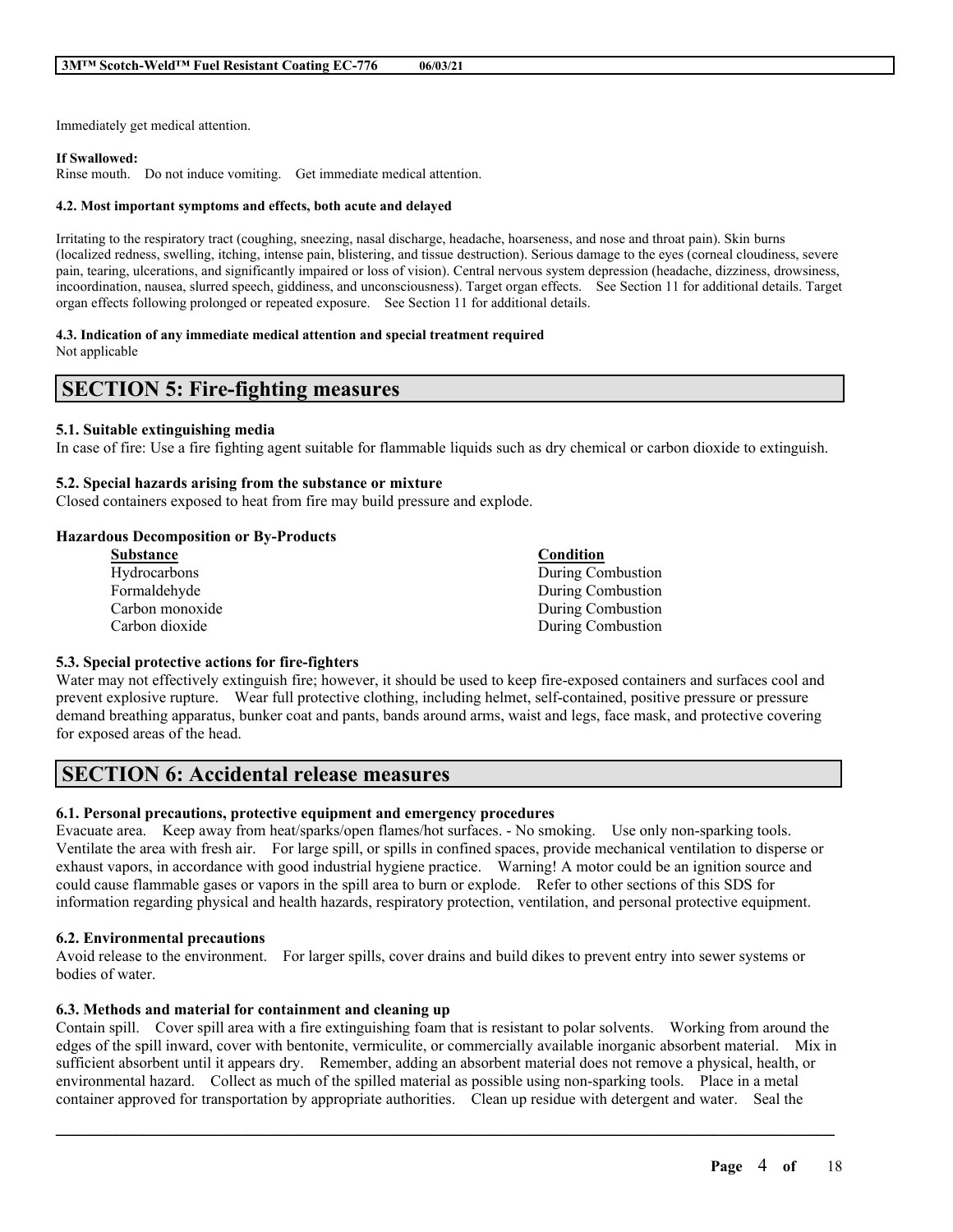container. Dispose of collected material as soon as possible in accordance with applicable local/regional/national/international regulations.

# **SECTION 7: Handling and storage**

## **7.1. Precautions for safe handling**

For industrial/occupational use only. Not for consumer sale or use. Do not handle until all safety precautions have been read and understood. Keep away from heat/sparks/open flames/hot surfaces. - No smoking. Use only non-sparking tools. Take precautionary measures against static discharge. Do not breathe dust/fume/gas/mist/vapors/spray. Do not get in eyes, on skin, or on clothing. Do not eat, drink or smoke when using this product. Wash thoroughly after handling. Avoid release to the environment. Wash contaminated clothing before reuse. Avoid contact with oxidizing agents (eg. chlorine, chromic acid etc.) Wear low static or properly grounded shoes. Use personal protective equipment (gloves, respirators, etc.) as required. To minimize the risk of ignition, determine applicable electrical classifications for the process using this product and select specific local exhaust ventilation equipment to avoid flammable vapor accumulation. Ground/bond container and receiving equipment if there is potential for static electricity accumulation during transfer.

## **7.2. Conditions for safe storage including any incompatibilities**

Store in a well-ventilated place. Keep cool. Keep container tightly closed. Store away from acids. Store away from oxidizing agents.

# **SECTION 8: Exposure controls/personal protection**

## **8.1. Control parameters**

## **Occupational exposure limits**

If a component is disclosed in section 3 but does not appear in the table below, an occupational exposure limit is not available for the component.

| Ingredient             | <b>C.A.S. No.</b> | Agency       | Limit type                                              | <b>Additional Comments</b> |
|------------------------|-------------------|--------------|---------------------------------------------------------|----------------------------|
| METHYL ISOBUTYL KETONE | $108 - 10 - 1$    | <b>ACGIH</b> | TWA:20 ppm;STEL:75 ppm                                  | A3: Confirmed animal       |
|                        |                   |              |                                                         | carcin.                    |
| METHYL ISOBUTYL KETONE | $108 - 10 - 1$    | <b>OSHA</b>  | TWA:410 mg/m3(100 ppm)                                  |                            |
| <b>TOLUENE</b>         | $108 - 88 - 3$    | <b>ACGIH</b> | TWA:20 ppm                                              | A4: Not class. as human    |
|                        |                   |              |                                                         | carcin, Ototoxicant        |
| <b>TOLUENE</b>         | 108-88-3          | <b>OSHA</b>  | TWA:200 ppm;CEIL:300 ppm                                |                            |
| <b>PHENOL</b>          | 108-95-2          | <b>ACGIH</b> | TWA:5 ppm                                               | A4: Not class. as human    |
|                        |                   |              |                                                         | carcin, Danger of          |
|                        |                   |              |                                                         | cutaneous absorption       |
| PHENOL                 | 108-95-2          | <b>OSHA</b>  | $TWA:19$ mg/m $3(5$ ppm)                                | <b>SKIN</b>                |
| <b>CYCLOHEXANE</b>     | 110-82-7          | <b>ACGIH</b> | $TWA:100$ ppm                                           |                            |
| <b>CYCLOHEXANE</b>     | 110-82-7          | <b>OSHA</b>  | TWA:1050 mg/m3(300 ppm)                                 |                            |
| ETHYL ALCOHOL          | $64 - 17 - 5$     | <b>ACGIH</b> | STEL:1000 ppm                                           | A3: Confirmed animal       |
|                        |                   |              |                                                         | carcin.                    |
| ETHYL ALCOHOL          | $64 - 17 - 5$     | <b>OSHA</b>  | TWA:1900 mg/m3(1000 ppm)                                |                            |
| <b>METHYL ALCOHOL</b>  | $67-56-1$         | <b>ACGIH</b> | TWA:200 ppm;STEL:250 ppm                                | Danger of cutaneous        |
|                        |                   |              |                                                         | absorption                 |
| METHYL ALCOHOL         | $67-56-1$         | <b>OSHA</b>  | TWA:260 mg/m3(200 ppm)                                  |                            |
| <b>ACETONE</b>         | $67-64-1$         | <b>ACGIH</b> | $TWA:250$ ppm; $STEL:500$ ppm $AA:$ Not class. as human |                            |
|                        |                   |              |                                                         | carcin                     |
| <b>ACETONE</b>         | $67-64-1$         | <b>OSHA</b>  | TWA:2400 mg/m3(1000 ppm)                                |                            |
| METHYL ETHYL KETONE    | $78-93-3$         | <b>ACGIH</b> | TWA:200 ppm;STEL:300 ppm                                |                            |
| METHYL ETHYL KETONE    | $78 - 93 - 3$     | <b>OSHA</b>  | TWA:590 mg/m3(200 ppm)                                  |                            |

 $\mathcal{L}_\mathcal{L} = \mathcal{L}_\mathcal{L} = \mathcal{L}_\mathcal{L} = \mathcal{L}_\mathcal{L} = \mathcal{L}_\mathcal{L} = \mathcal{L}_\mathcal{L} = \mathcal{L}_\mathcal{L} = \mathcal{L}_\mathcal{L} = \mathcal{L}_\mathcal{L} = \mathcal{L}_\mathcal{L} = \mathcal{L}_\mathcal{L} = \mathcal{L}_\mathcal{L} = \mathcal{L}_\mathcal{L} = \mathcal{L}_\mathcal{L} = \mathcal{L}_\mathcal{L} = \mathcal{L}_\mathcal{L} = \mathcal{L}_\mathcal{L}$ 

ACGIH : American Conference of Governmental Industrial Hygienists

AIHA : American Industrial Hygiene Association

CMRG : Chemical Manufacturer's Recommended Guidelines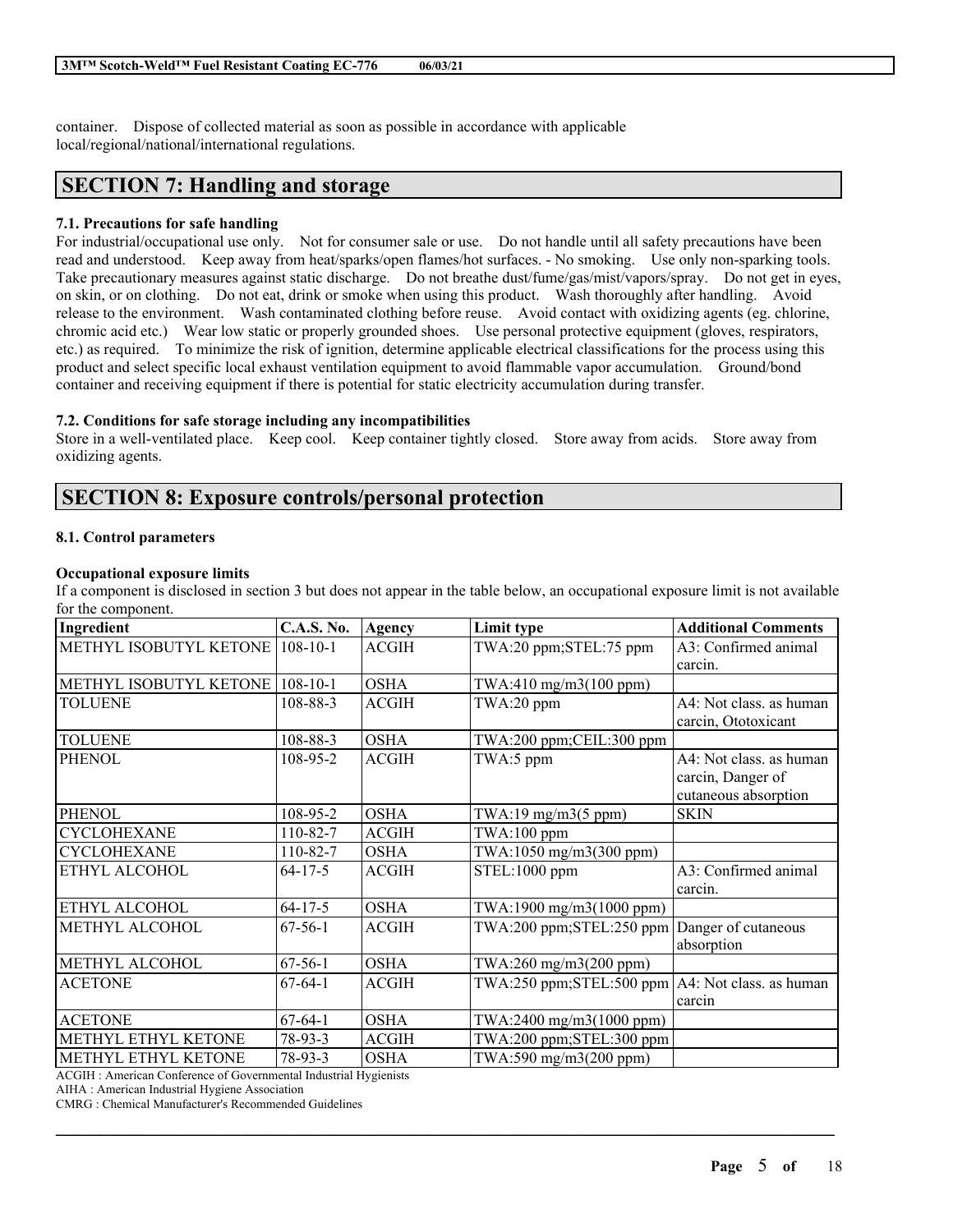OSHA : United States Department of Labor - Occupational Safety and Health Administration TWA: Time-Weighted-Average STEL: Short Term Exposure Limit CEIL: Ceiling

#### **8.2. Exposure controls**

#### **8.2.1. Engineering controls**

Use general dilution ventilation and/or local exhaust ventilation to control airborne exposures to below relevant Exposure Limits and/or control dust/fume/gas/mist/vapors/spray. If ventilation is not adequate, use respiratory protection equipment. Use explosion-proof ventilation equipment.

#### **8.2.2. Personal protective equipment (PPE)**

#### **Eye/face protection**

Select and use eye/face protection to prevent contact based on the results of an exposure assessment. The following eye/face protection(s) are recommended: Full Face Shield Indirect Vented Goggles

#### **Skin/hand protection**

Select and use gloves and/or protective clothing approved to relevant local standards to prevent skin contact based on the results of an exposure assessment. Selection should be based on use factors such as exposure levels, concentration of the substance or mixture, frequency and duration, physical challenges such as temperature extremes, and other use conditions. Consult with your glove and/or protective clothing manufacturer for selection of appropriate compatible gloves/protective clothing. Note: Nitrile gloves may be worn over polymer laminate gloves to improve dexterity. Gloves made from the following material(s) are recommended: Polymer laminate

If this product is used in a manner that presents a higher potential for exposure (eg. spraying, high splash potential etc.), then use of protective coveralls may be necessary. Select and use body protection to prevent contact based on the results of an exposure assessment. The following protective clothing material(s) are recommended: Apron - polymer laminate

#### **Respiratory protection**

An exposure assessment may be needed to decide if a respirator is required. If a respirator is needed, use respirators as part of a full respiratory protection program. Based on the results of the exposure assessment, select from the following respirator type(s) to reduce inhalation exposure:

Half facepiece or full facepiece air-purifying respirator suitable for organic vapors and particulates

Half facepiece or full facepiece supplied-air respirator

Organic vapor respirators may have short service life.

For questions about suitability for a specific application, consult with your respirator manufacturer.

## **SECTION 9: Physical and chemical properties**

#### **9.1. Information on basic physical and chemical properties**

| Appearance<br><b>Physical state</b><br><b>Color</b> | Liquid<br>Yellow                                      |
|-----------------------------------------------------|-------------------------------------------------------|
| Odor                                                | Solvent                                               |
| Odor threshold                                      | No Data Available                                     |
| рH                                                  | No Data Available                                     |
| <b>Melting point</b>                                | No Data Available                                     |
| <b>Boiling Point</b>                                | 175 °F [ $@$ 1 atm] [ <i>Test Method</i> : Estimated] |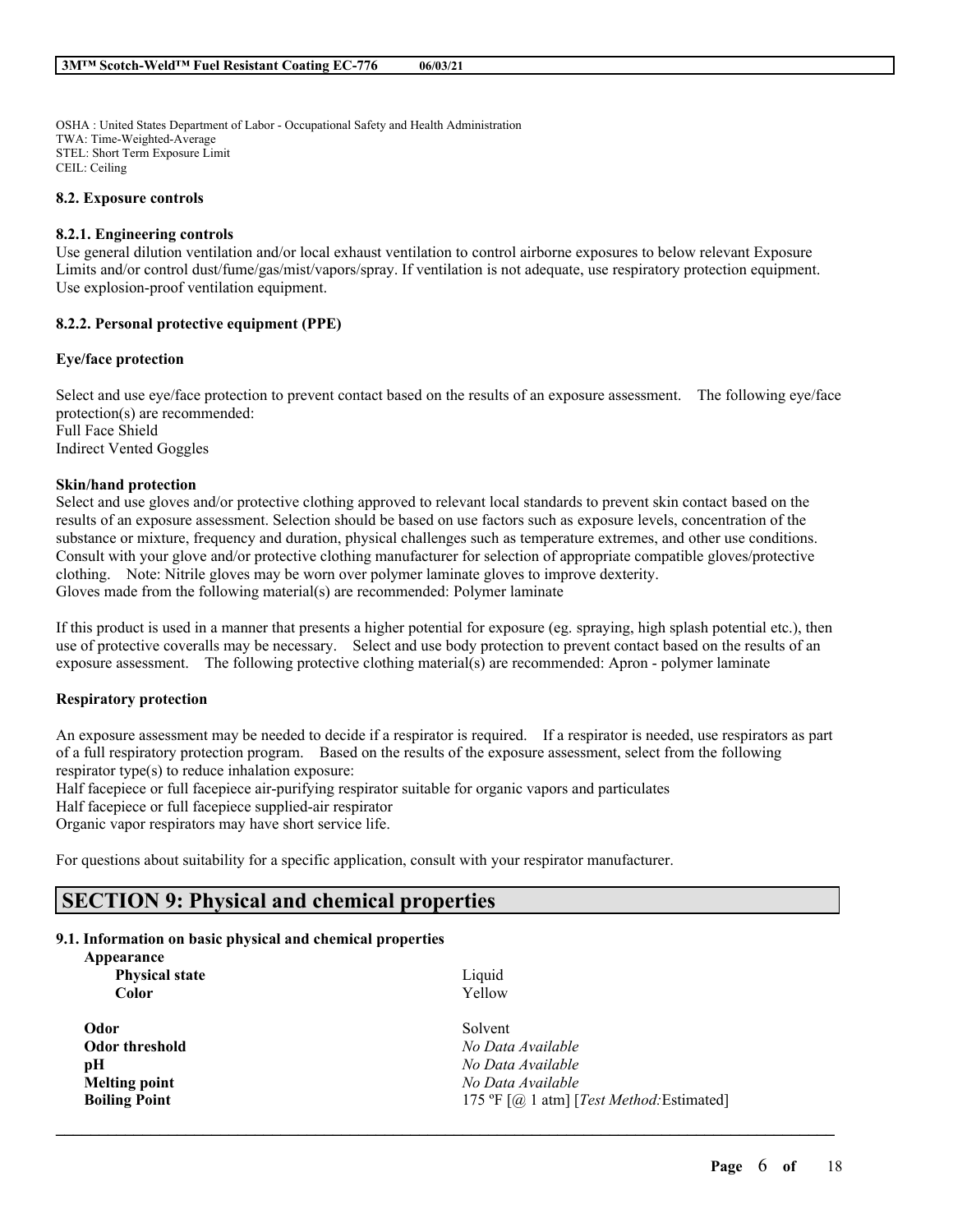| <b>Flash Point</b>                        | 50 °F [@ 1 atm] [Test Method: Closed Cup]                                                |
|-------------------------------------------|------------------------------------------------------------------------------------------|
| <b>Evaporation rate</b>                   | 2.7 [Ref Std: ETHER=1]                                                                   |
| <b>Flammability (solid, gas)</b>          | Not Applicable                                                                           |
| <b>Flammable Limits(LEL)</b>              | 1.80 % volume $\lceil (\partial, 20 \text{ °C}) \rceil$ [ <i>Test Method:</i> Estimated] |
| <b>Flammable Limits(UEL)</b>              | 11.50 % volume $[@, 20 °C]$ [ <i>Test Method</i> : Estimated]                            |
| <b>Vapor Pressure</b>                     | 80 mmHg [@ 20 °C] [Test Method: Estimated]                                               |
| <b>Vapor Density</b>                      | 2.50 $[RefStd:AIR=1]$                                                                    |
| <b>Density</b>                            | 0.899 g/ml $\left[$ ( <i>a</i> ) 20 °C]                                                  |
| <b>Specific Gravity</b>                   | $0.899$ [Ref Std:WATER=1]                                                                |
| <b>Solubility in Water</b>                | Moderate                                                                                 |
| Solubility-non-water                      | No Data Available                                                                        |
| Partition coefficient: n-octanol/water    | No Data Available                                                                        |
| <b>Autoignition temperature</b>           | 840 °F [Test Method: Estimated]                                                          |
| <b>Decomposition temperature</b>          | No Data Available                                                                        |
| <b>Viscosity</b>                          | 1,050 - 1,750 centipoise $[@, 20 \degree C]$ [ <i>Test Method:</i> Brookfield]           |
| <b>Hazardous Air Pollutants</b>           | $\leq$ =63 % weight                                                                      |
| <b>Hazardous Air Pollutants</b>           | 2.5 lb HAPS/lb solids                                                                    |
| <b>Hazardous Air Pollutants</b>           | 4.5 lb HAPS/gal [ <i>Test Method</i> :Calculated]                                        |
| Molecular weight                          | No Data Available                                                                        |
| <b>Volatile Organic Compounds</b>         | <=690 g/l [Test Method: calculated SCAQMD rule 443.1]                                    |
| <b>Percent volatile</b>                   | $\leq$ 77 %                                                                              |
| <b>VOC Less H2O &amp; Exempt Solvents</b> | <=695 g/l [Test Method: calculated SCAQMD rule 443.1]                                    |
|                                           |                                                                                          |

# **SECTION 10: Stability and reactivity**

## **10.1. Reactivity**

This material is considered to be non reactive under normal use conditions.

## **10.2. Chemical stability**

Stable.

### **10.3. Possibility of hazardous reactions**

Hazardous polymerization will not occur.

**10.4. Conditions to avoid** Sparks and/or flames

## **10.5. Incompatible materials**

Strong acids Strong oxidizing agents

## **10.6. Hazardous decomposition products**

**Substance Condition** None known.

Refer to section 5.2 for hazardous decomposition products during combustion.

# **SECTION 11: Toxicological information**

The information below may not be consistent with the material classification in Section 2 if specific ingredient **classifications are mandated by a competent authority. In addition, toxicological data on ingredients may not be** reflected in the material classification and/or the signs and symptoms of exposure, because an ingredient may be present below the threshold for labeling, an ingredient may not be available for exposure, or the data may not be **relevant to the material as a whole.**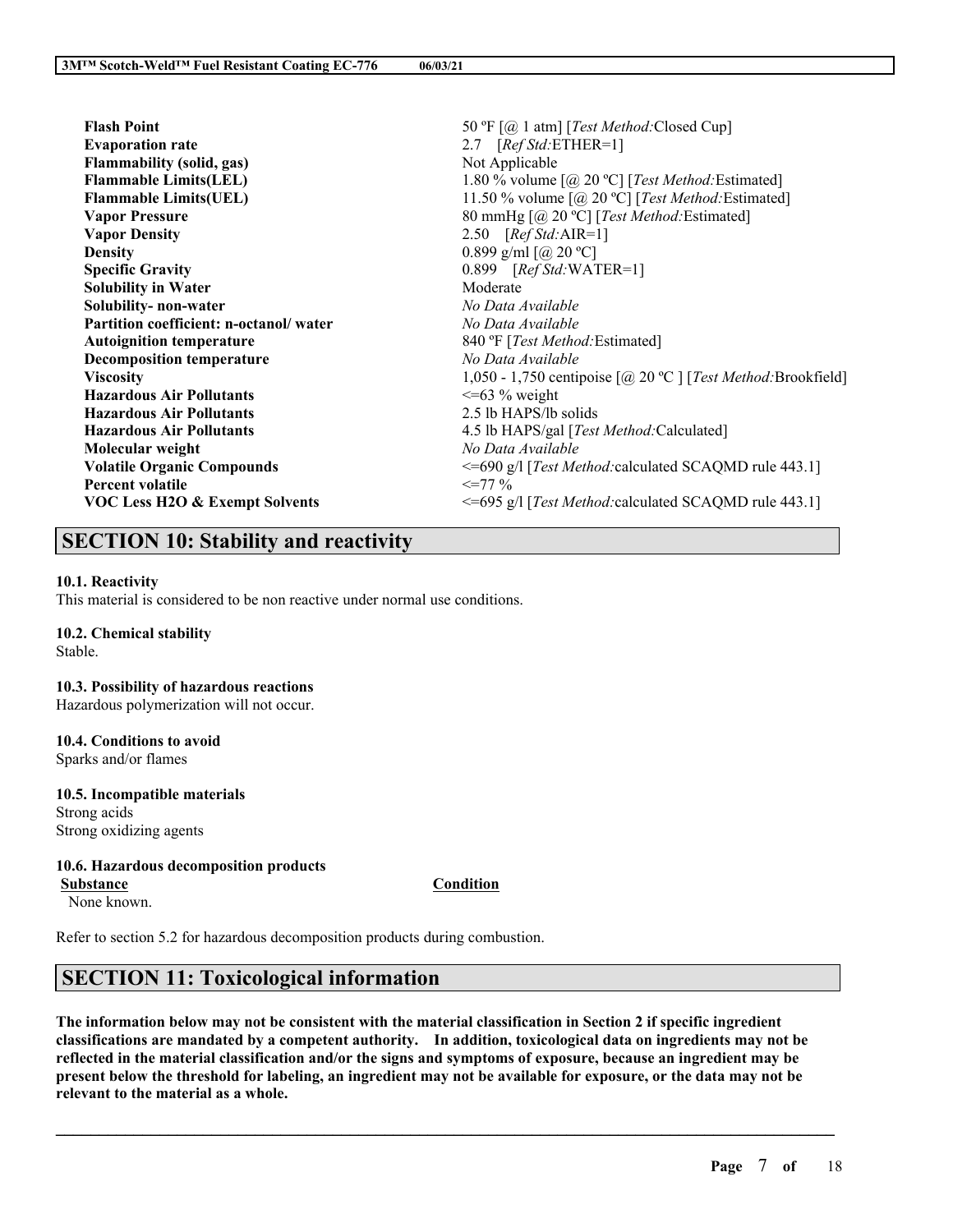### **11.1. Information on Toxicological effects**

#### **Signs and Symptoms of Exposure**

#### Based on test data and/or information on the components, this material may produce the following health effects:

### **Inhalation:**

Harmful if inhaled.

Respiratory Tract Irritation: Signs/symptoms may include cough, sneezing, nasal discharge, headache, hoarseness, and nose and throat pain.

May cause additional health effects (see below).

#### **Skin Contact:**

Corrosive (Skin Burns): Signs/symptoms may include localized redness, swelling, itching, intense pain, blistering, ulceration, and tissue destruction.

May cause additional health effects (see below).

#### **Eye Contact:**

Corrosive (Eye Burns): Signs/symptoms may include cloudy appearance of the cornea, chemical burns, severe pain, tearing, ulcerations, significantly impaired vision or complete loss of vision.

#### **Ingestion:**

May be harmful if swallowed.

Gastrointestinal Corrosion: Signs/symptoms may include severe mouth, throat and abdominal pain; nausea; vomiting; and diarrhea; blood in the feces and/or vomitus may also be seen.

May cause additional health effects (see below).

#### **Additional Health Effects:**

#### **Single exposure may cause target organ effects:**

Cardiac Effects: Signs/symptoms may include irregular heartbeat (arrhythmia), changes in heart rate, damage to heart muscle, heart attack, and may be fatal.

Hematopoietic Effects: Signs/symptoms may include generalized weakness, fatigue and alterations in numbers of circulating blood cells.

Central Nervous System (CNS) Depression: Signs/symptoms may include headache, dizziness, drowsiness, incoordination, nausea, slowed reaction time, slurred speech, giddiness, and unconsciousness.

Neurological Effects: Signs/symptoms may include personality changes, lack of coordination, sensory loss, tingling or numbness of the extremities, weakness, tremors, and/or changes in blood pressure and heart rate.

Respiratory Effects: Signs/symptoms may include cough, shortness of breath, chest tightness, wheezing, increased heart rate, bluish colored skin (cyanosis), sputum production, changes in lung function tests, and/or respiratory failure.

Kidney/Bladder Effects: Signs/symptoms may include changes in urine production, abdominal or lower back pain, increased protein in urine, increased blood urea nitrogen (BUN), blood in urine, and painful urination.

#### **Prolonged or repeated exposure may cause target organ effects:**

Liver Effects: Signs/symptoms may include loss of appetite, weight loss, fatigue, weakness, abdominal tenderness and jaundice.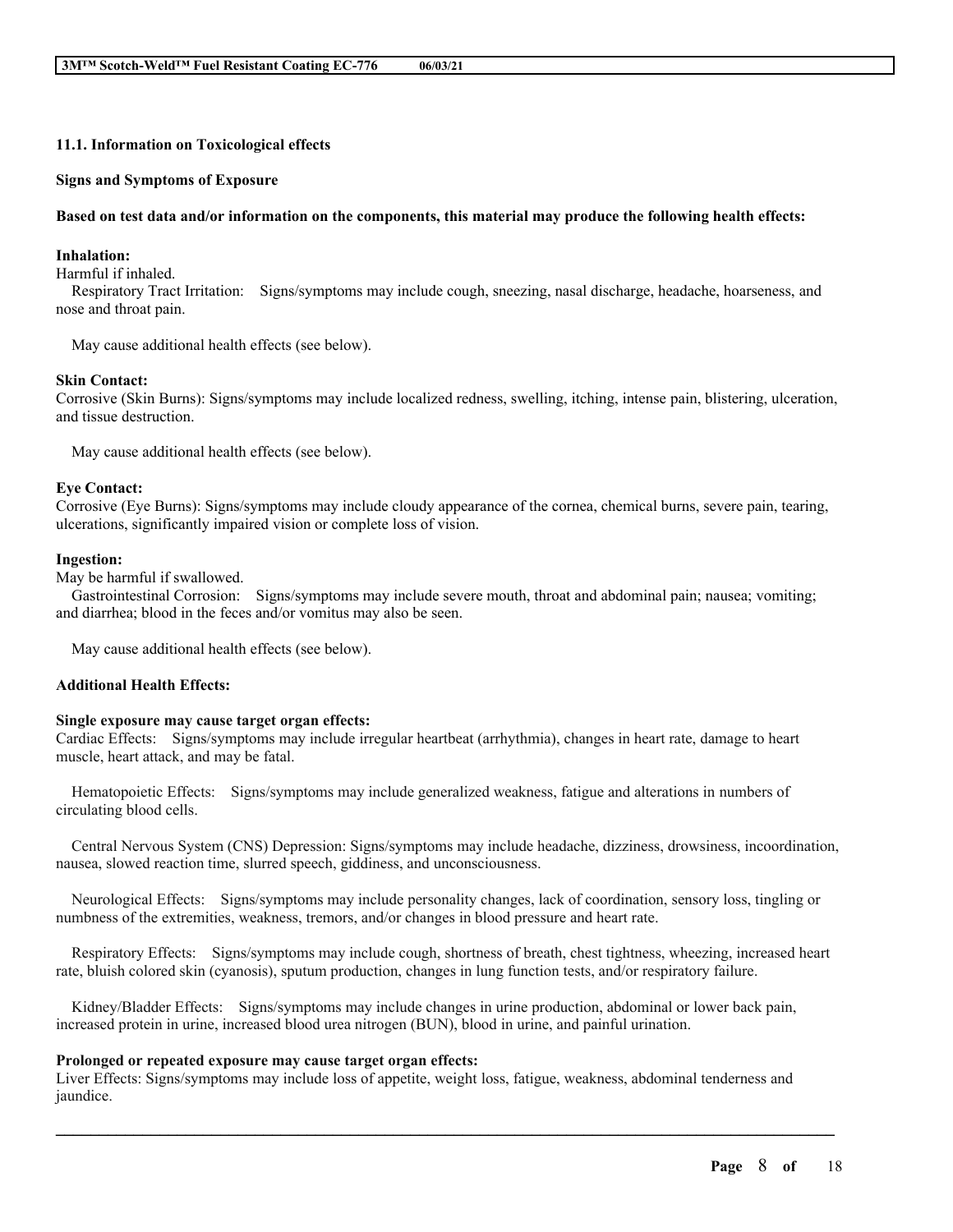### **Reproductive/Developmental Toxicity:**

Contains a chemical or chemicals which can cause birth defects or other reproductive harm.

### **Carcinogenicity:**

Contains a chemical or chemicals which can cause cancer.

| Ingredient | . VU.                            | scription<br>Aas                                                | 'egulation                                                      |
|------------|----------------------------------|-----------------------------------------------------------------|-----------------------------------------------------------------|
| ONE<br>n   | ، ۱<br>. Uō-<br><br>$\sim$ $V^-$ | $\sim$<br>$\sqrt{2}$<br>~~<br>Gre<br>Possible.<br>: human carc. | International<br>Research<br>Cancer<br>on<br>$Agen$ $CY$<br>tor |

## **Additional Information:**

This product contains ethanol. Alcoholic beverages and ethanol in alcoholic beverages have been classified by the International Agency for Research on Cancer as carcinogenic to humans. There are also data associating human consumption of alcoholic beverages with developmental toxicity and liver toxicity. Exposure to ethanol during the foreseeable use of this product is not expected to cause cancer, developmental toxicity, or liver toxicity.

#### **Toxicological Data**

If a component is disclosed in section 3 but does not appear in a table below, either no data are available for that endpoint or the data are not sufficient for classification.

#### **Acute Toxicity**

| Name                            | Route               | <b>Species</b> | Value                                                 |
|---------------------------------|---------------------|----------------|-------------------------------------------------------|
| Overall product                 | Dermal              |                | No data available; calculated ATE >5,000 mg/kg        |
| Overall product                 | Inhalation-         |                | No data available; calculated ATE10 - 20 mg/l         |
|                                 | Vapor $(4 hr)$      |                |                                                       |
| Overall product                 | Ingestion           |                | No data available; calculated ATE2,000 - 5,000 mg/kg  |
| METHYL ISOBUTYL KETONE          | Dermal              | Rabbit         | LD50 > 16,000 mg/kg                                   |
| METHYL ISOBUTYL KETONE          | Inhalation-         | Rat            | LC50 $>8.2, 16.4$ mg/l                                |
|                                 | Vapor (4            |                |                                                       |
|                                 | hours)              |                |                                                       |
| METHYL ISOBUTYL KETONE          | Ingestion           | Rat            | LD50 $3,038$ mg/kg                                    |
| PHENOLIC RESIN                  | Dermal              |                | LD50 estimated to be $> 5,000$ mg/kg                  |
| PHENOLIC RESIN                  | Inhalation-         |                | LC50 estimated to be $> 12.5$ mg/l                    |
|                                 | Dust/Mist           |                |                                                       |
| PHENOLIC RESIN                  | Ingestion           |                | LD50 estimated to be $> 5,000$ mg/kg                  |
| ACRYLONITRILE-BUTADIENE POLYMER | Dermal              | Rabbit         | $LD50 > 15,000$ mg/kg                                 |
| ACRYLONITRILE-BUTADIENE POLYMER | Ingestion           | Rat            | $LD50 > 30,000$ mg/kg                                 |
| METHYL ETHYL KETONE             | Dermal              | Rabbit         | $LD50 > 8,050$ mg/kg                                  |
| METHYL ETHYL KETONE             | Inhalation-         | Rat            | LC50 34.5 mg/l                                        |
|                                 | Vapor (4            |                |                                                       |
|                                 | hours)              |                |                                                       |
| METHYL ETHYL KETONE             | Ingestion           | Rat            | LD50 $2,737$ mg/kg                                    |
| ETHYL ALCOHOL                   | Dermal              | Rabbit         | $LD50 > 15,800$ mg/kg                                 |
| ETHYL ALCOHOL                   | Inhalation-         | Rat            | LC50 124.7 mg/l                                       |
|                                 | Vapor (4            |                |                                                       |
| ETHYL ALCOHOL                   | hours)<br>Ingestion | Rat            |                                                       |
| <b>PHENOL</b>                   | Inhalation-         |                | LD50 17,800 mg/kg<br>LC50 estimated to be 2 - 10 mg/l |
|                                 | Vapor               |                |                                                       |
| <b>PHENOL</b>                   | Dermal              | Rat            | LD50<br>$670$ mg/kg                                   |
| <b>PHENOL</b>                   | Ingestion           | Rat            | LD50 $340$ mg/kg                                      |
| <b>ACETONE</b>                  | Dermal              | Rabbit         | $LD50 > 15,688$ mg/kg                                 |
| <b>ACETONE</b>                  | Inhalation-         | Rat            | LC50 $76$ mg/l                                        |
|                                 | Vapor (4            |                |                                                       |
|                                 | hours)              |                |                                                       |
| <b>ACETONE</b>                  | Ingestion           | Rat            | LD50 $5,800$ mg/kg                                    |
| <b>TOLUENE</b>                  | Dermal              | Rat            | LD50 12,000 mg/kg                                     |
| <b>TOLUENE</b>                  | Inhalation-         | Rat            | $LC50$ 30 mg/l                                        |
|                                 | Vapor (4            |                |                                                       |
|                                 | hours)              |                |                                                       |
| <b>TOLUENE</b>                  | Ingestion           | Rat            | LD50 5,550 mg/kg                                      |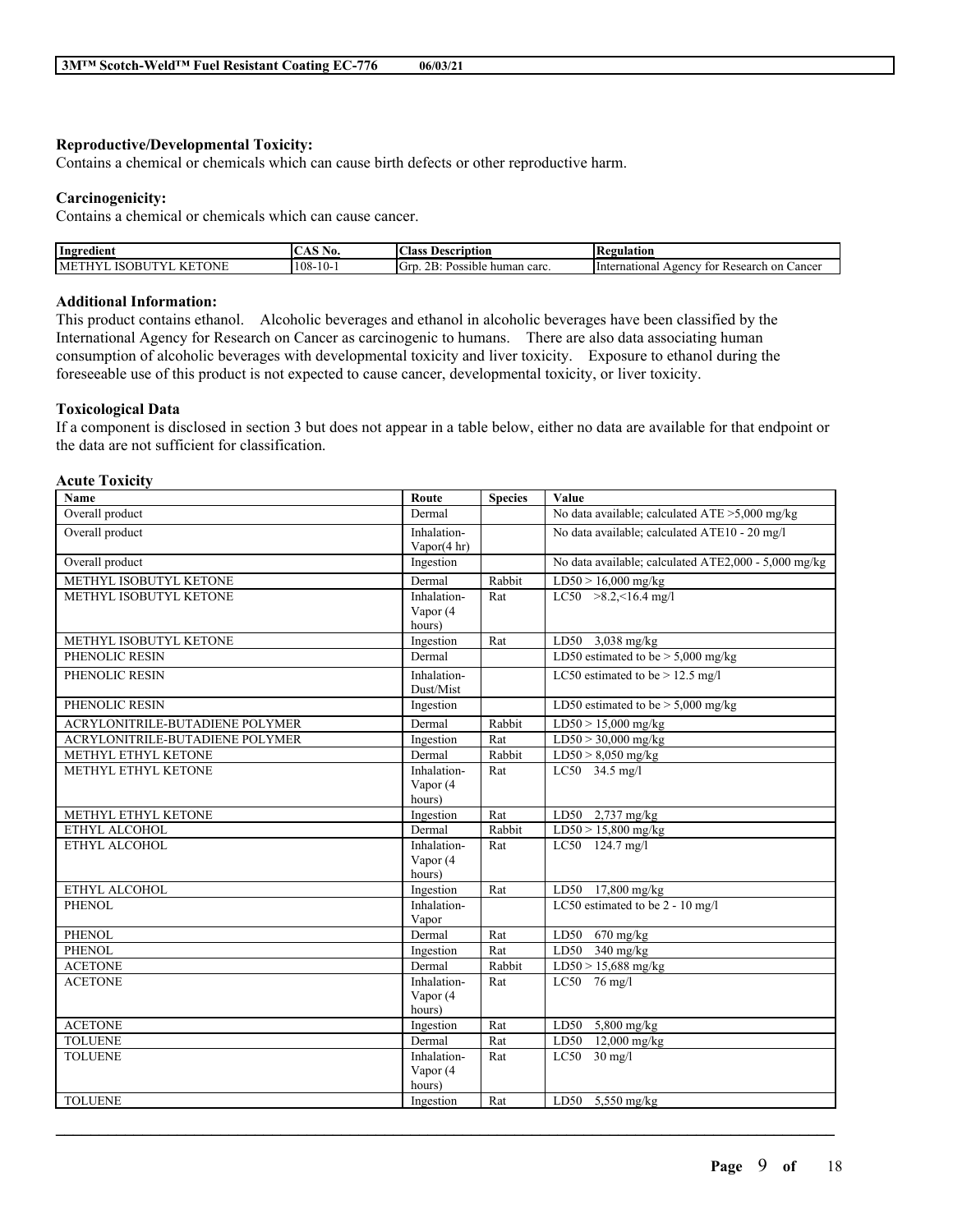| <b>CYCLOHEXANE</b> | Dermal      | Rat | $LD50 > 2,000$ mg/kg                       |
|--------------------|-------------|-----|--------------------------------------------|
| <b>CYCLOHEXANE</b> | Inhalation- | Rat | $LC50 > 32.9$ mg/l                         |
|                    | Vapor (4    |     |                                            |
|                    | hours)      |     |                                            |
| <b>CYCLOHEXANE</b> | Ingestion   | Rat | $LD50 \quad 6,200 \; mg/kg$                |
| METHYL ALCOHOL     | Dermal      |     | LD50 estimated to be $1,000 - 2,000$ mg/kg |
| METHYL ALCOHOL     | Inhalation- |     | LC50 estimated to be $10 - 20$ mg/l        |
|                    | Vapor       |     |                                            |
| METHYL ALCOHOL     | Ingestion   |     | LD50 estimated to be $50 - 300$ mg/kg      |

ATE = acute toxicity estimate

## **Skin Corrosion/Irritation**

| Name                            | <b>Species</b> | Value                     |
|---------------------------------|----------------|---------------------------|
|                                 |                |                           |
| METHYL ISOBUTYL KETONE          | Rabbit         | Mild irritant             |
| ACRYLONITRILE-BUTADIENE POLYMER | Professio      | No significant irritation |
|                                 | nal            |                           |
|                                 | judgeme        |                           |
|                                 | nt             |                           |
| PHENOLIC RESIN                  | Professio      | No significant irritation |
|                                 | nal            |                           |
|                                 | judgeme        |                           |
|                                 | nt             |                           |
| METHYL ETHYL KETONE             | Rabbit         | Minimal irritation        |
| ETHYL ALCOHOL                   | Rabbit         | No significant irritation |
| <b>PHENOL</b>                   | Rat            | Corrosive                 |
| <b>ACETONE</b>                  | Mouse          | Minimal irritation        |
| <b>TOLUENE</b>                  | Rabbit         | Irritant                  |
| <b>CYCLOHEXANE</b>              | Rabbit         | Mild irritant             |
| METHYL ALCOHOL                  | Rabbit         | Mild irritant             |

## **Serious Eye Damage/Irritation**

| Name                            | <b>Species</b> | Value                     |
|---------------------------------|----------------|---------------------------|
|                                 |                |                           |
| METHYL ISOBUTYL KETONE          | Rabbit         | Mild irritant             |
| ACRYLONITRILE-BUTADIENE POLYMER | Professio      | No significant irritation |
|                                 | nal            |                           |
|                                 | judgeme        |                           |
|                                 | nt             |                           |
| PHENOLIC RESIN                  | Professio      | Mild irritant             |
|                                 | nal            |                           |
|                                 | judgeme        |                           |
|                                 | nt             |                           |
| METHYL ETHYL KETONE             | Rabbit         | Severe irritant           |
| ETHYL ALCOHOL                   | Rabbit         | Severe irritant           |
| <b>PHENOL</b>                   | Rabbit         | Corrosive                 |
| <b>ACETONE</b>                  | Rabbit         | Severe irritant           |
| <b>TOLUENE</b>                  | Rabbit         | Moderate irritant         |
| <b>CYCLOHEXANE</b>              | Rabbit         | Mild irritant             |
| METHYL ALCOHOL                  | Rabbit         | Moderate irritant         |

## **Skin Sensitization**

| Name                   | <b>Species</b> | Value          |
|------------------------|----------------|----------------|
| METHYL ISOBUTYL KETONE | Guinea         | Not classified |
|                        | pig            |                |
| ETHYL ALCOHOL          | Human          | Not classified |
| <b>PHENOL</b>          | Guinea         | Not classified |
|                        | pig            |                |
| <b>TOLUENE</b>         | Guinea         | Not classified |
|                        | pig            |                |
| METHYL ALCOHOL         | Guinea         | Not classified |
|                        | pig            |                |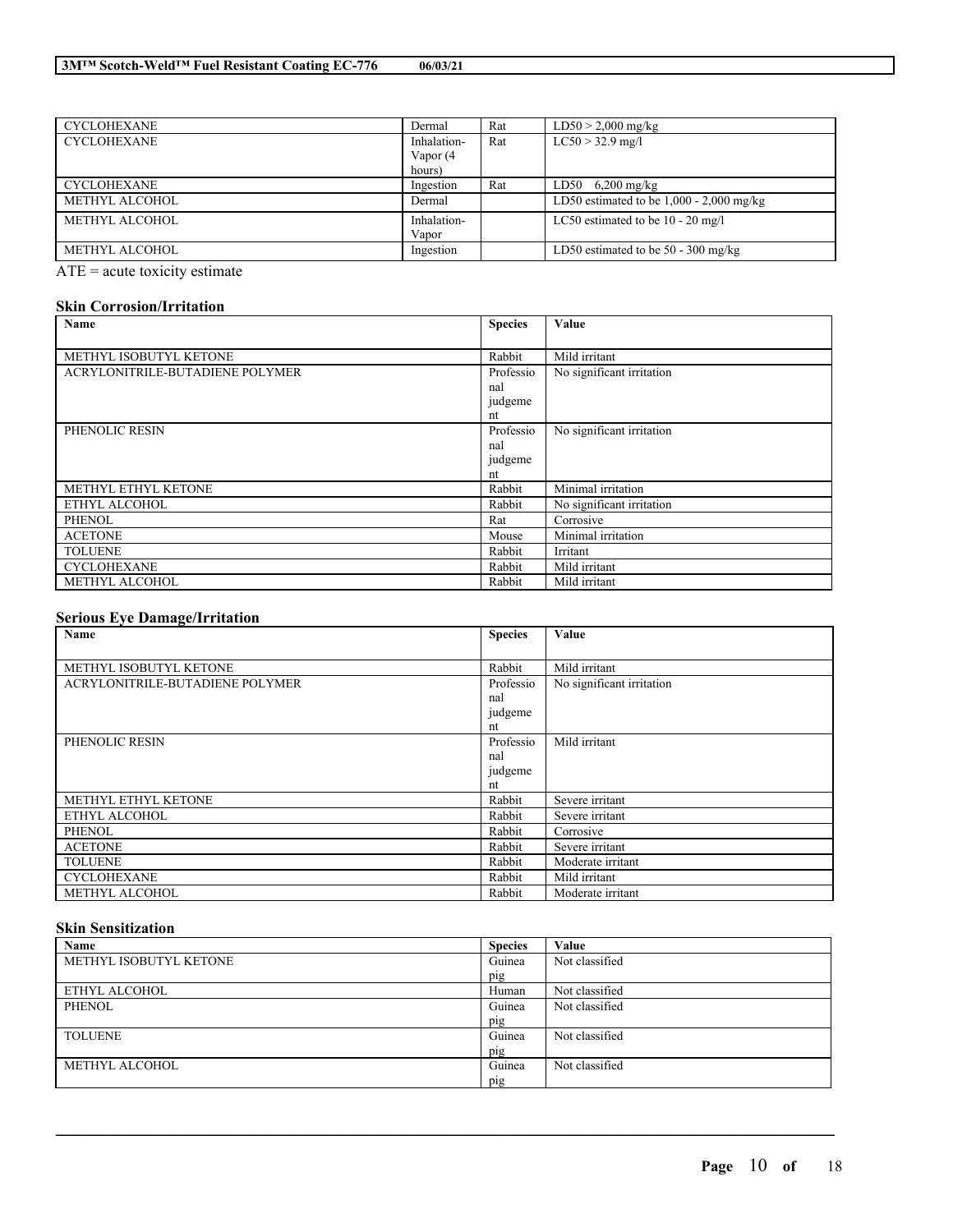### **Respiratory Sensitization**

For the component/components, either no data are currently available or the data are not sufficient for classification.

## **Germ Cell Mutagenicity**

| Name                       | Route    | Value                                                                           |
|----------------------------|----------|---------------------------------------------------------------------------------|
| METHYL ISOBUTYL KETONE     | In Vitro | Not mutagenic                                                                   |
| <b>METHYL ETHYL KETONE</b> | In Vitro | Not mutagenic                                                                   |
| ETHYL ALCOHOL              | In Vitro | Some positive data exist, but the data are not<br>sufficient for classification |
| ETHYL ALCOHOL              | In vivo  | Some positive data exist, but the data are not<br>sufficient for classification |
| <b>PHENOL</b>              | In Vitro | Some positive data exist, but the data are not<br>sufficient for classification |
| <b>PHENOL</b>              | In vivo  | Some positive data exist, but the data are not<br>sufficient for classification |
| <b>ACETONE</b>             | In vivo  | Not mutagenic                                                                   |
| <b>ACETONE</b>             | In Vitro | Some positive data exist, but the data are not<br>sufficient for classification |
| <b>TOLUENE</b>             | In Vitro | Not mutagenic                                                                   |
| <b>TOLUENE</b>             | In vivo  | Not mutagenic                                                                   |
| <b>CYCLOHEXANE</b>         | In Vitro | Not mutagenic                                                                   |
| <b>CYCLOHEXANE</b>         | In vivo  | Some positive data exist, but the data are not<br>sufficient for classification |
| METHYL ALCOHOL             | In Vitro | Some positive data exist, but the data are not<br>sufficient for classification |
| METHYL ALCOHOL             | In vivo  | Some positive data exist, but the data are not<br>sufficient for classification |

## **Carcinogenicity**

| Name                   | Route      | <b>Species</b> | Value                                          |
|------------------------|------------|----------------|------------------------------------------------|
| METHYL ISOBUTYL KETONE | Inhalation | Multiple       | Carcinogenic                                   |
|                        |            | animal         |                                                |
|                        |            | species        |                                                |
| METHYL ETHYL KETONE    | Inhalation | Human          | Not carcinogenic                               |
| ETHYL ALCOHOL          | Ingestion  | Multiple       | Some positive data exist, but the data are not |
|                        |            | animal         | sufficient for classification                  |
|                        |            | species        |                                                |
| <b>PHENOL</b>          | Dermal     | Mouse          | Some positive data exist, but the data are not |
|                        |            |                | sufficient for classification                  |
| <b>PHENOL</b>          | Ingestion  | Rat            | Some positive data exist, but the data are not |
|                        |            |                | sufficient for classification                  |
| <b>ACETONE</b>         | <b>Not</b> | Multiple       | Not carcinogenic                               |
|                        | Specified  | animal         |                                                |
|                        |            | species        |                                                |
| <b>TOLUENE</b>         | Dermal     | Mouse          | Some positive data exist, but the data are not |
|                        |            |                | sufficient for classification                  |
| <b>TOLUENE</b>         | Ingestion  | Rat            | Some positive data exist, but the data are not |
|                        |            |                | sufficient for classification                  |
| <b>TOLUENE</b>         | Inhalation | Mouse          | Some positive data exist, but the data are not |
|                        |            |                | sufficient for classification                  |
| <b>METHYL ALCOHOL</b>  | Inhalation | Multiple       | Not carcinogenic                               |
|                        |            | animal         |                                                |
|                        |            | species        |                                                |

## **Reproductive Toxicity**

## **Reproductive and/or Developmental Effects**

| Name                   | Route      | Value                                  | <b>Species</b> | <b>Test Result</b> | Exposure        |
|------------------------|------------|----------------------------------------|----------------|--------------------|-----------------|
|                        |            |                                        |                |                    | <b>Duration</b> |
| METHYL ISOBUTYL KETONE | Inhalation | Not classified for female reproduction | Multiple       | NOAEL 8.2          | 2 generation    |
|                        |            |                                        | anımal         | mg/l               |                 |
|                        |            |                                        | species        |                    |                 |
| METHYL ISOBUTYL KETONE | Ingestion  | Not classified for male reproduction   | Rat            | <b>NOAEL 1.000</b> | 3 weeks         |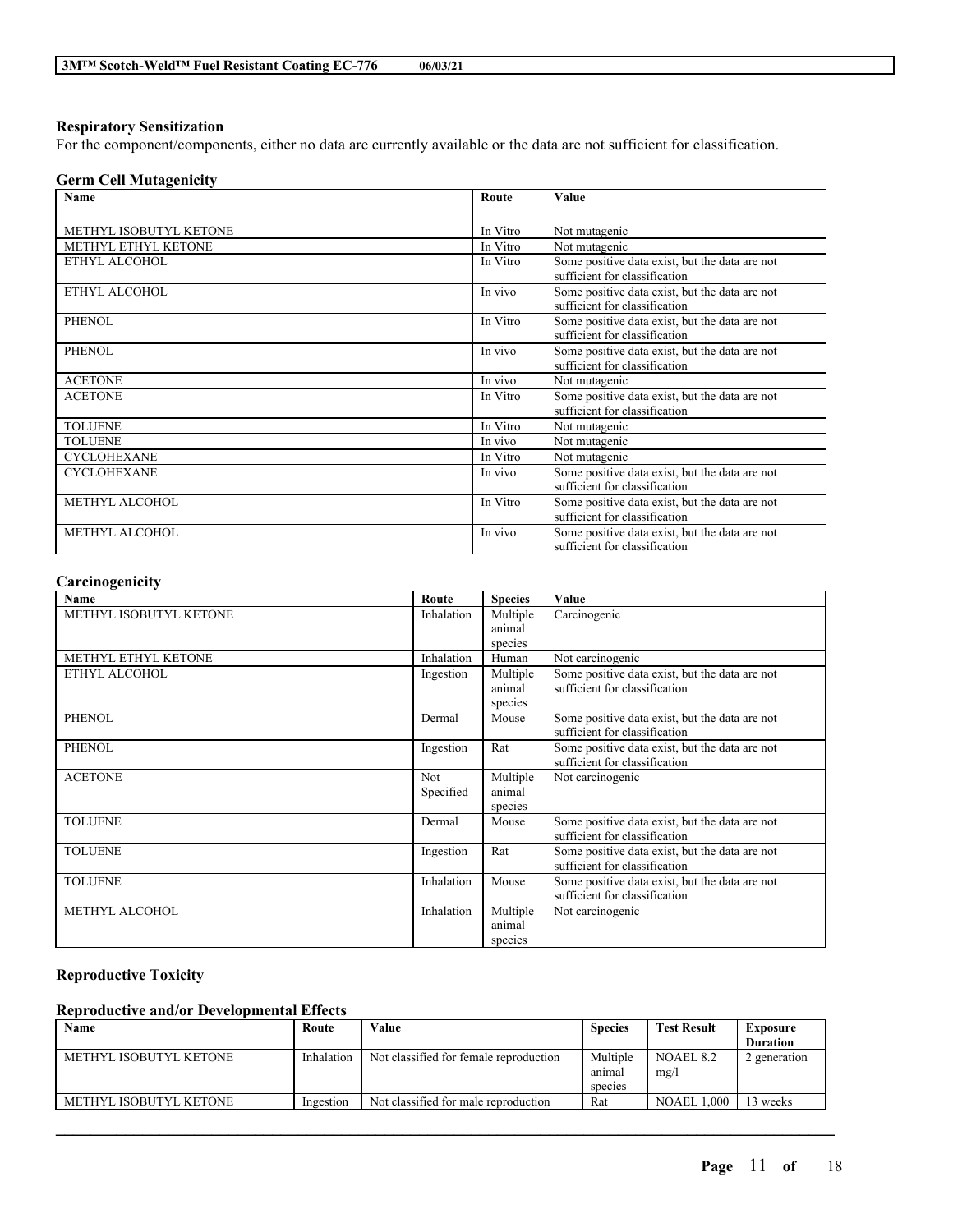| )6/03/21 |  |
|----------|--|
|          |  |

|                        |            |                                        |                               | mg/kg/day                       |                                        |
|------------------------|------------|----------------------------------------|-------------------------------|---------------------------------|----------------------------------------|
| METHYL ISOBUTYL KETONE | Inhalation | Not classified for male reproduction   | Multiple<br>animal<br>species | <b>NOAEL 8.2</b><br>mg/l        | 2 generation                           |
| METHYL ISOBUTYL KETONE | Inhalation | Not classified for development         | Mouse                         | <b>NOAEL 12.3</b><br>mg/l       | during<br>organogenesi<br>S            |
| METHYL ETHYL KETONE    | Inhalation | Not classified for development         | Rat                           | <b>LOAEL 8.8</b><br>mg/l        | during<br>gestation                    |
| ETHYL ALCOHOL          | Inhalation | Not classified for development         | Rat                           | <b>NOAEL 38</b><br>mg/l         | during<br>gestation                    |
| ETHYL ALCOHOL          | Ingestion  | Not classified for development         | Rat                           | <b>NOAEL 5,200</b><br>mg/kg/day | premating &<br>during<br>gestation     |
| <b>PHENOL</b>          | Ingestion  | Not classified for female reproduction | Rat                           | <b>NOAEL 321</b><br>mg/kg/day   | 2 generation                           |
| PHENOL                 | Ingestion  | Not classified for male reproduction   | Rat                           | <b>NOAEL 321</b><br>mg/kg/day   | 2 generation                           |
| <b>PHENOL</b>          | Ingestion  | Not classified for development         | Rat                           | <b>NOAEL 120</b><br>mg/kg/day   | during<br>organogenesi<br>$\mathbf{s}$ |
| <b>ACETONE</b>         | Ingestion  | Not classified for male reproduction   | Rat                           | <b>NOAEL 1,700</b><br>mg/kg/day | 13 weeks                               |
| <b>ACETONE</b>         | Inhalation | Not classified for development         | Rat                           | NOAEL 5.2<br>mg/l               | during<br>organogenesi<br>$\mathbf{s}$ |
| <b>TOLUENE</b>         | Inhalation | Not classified for female reproduction | Human                         | <b>NOAEL Not</b><br>available   | occupational<br>exposure               |
| <b>TOLUENE</b>         | Inhalation | Not classified for male reproduction   | Rat                           | <b>NOAEL 2.3</b><br>mg/l        | 1 generation                           |
| <b>TOLUENE</b>         | Ingestion  | Toxic to development                   | Rat                           | LOAEL 520<br>mg/kg/day          | during<br>gestation                    |
| <b>TOLUENE</b>         | Inhalation | Toxic to development                   | Human                         | <b>NOAEL Not</b><br>available   | poisoning<br>and/or abuse              |
| <b>CYCLOHEXANE</b>     | Inhalation | Not classified for female reproduction | Rat                           | <b>NOAEL 24</b><br>mg/l         | 2 generation                           |
| <b>CYCLOHEXANE</b>     | Inhalation | Not classified for male reproduction   | Rat                           | <b>NOAEL 24</b><br>mg/l         | 2 generation                           |
| <b>CYCLOHEXANE</b>     | Inhalation | Not classified for development         | $\overline{R}at$              | NOAEL 6.9<br>mg/l               | 2 generation                           |
| METHYL ALCOHOL         | Ingestion  | Not classified for male reproduction   | Rat                           | <b>NOAEL 1,600</b><br>mg/kg/day | $21$ days                              |
| METHYL ALCOHOL         | Ingestion  | Toxic to development                   | Mouse                         | <b>LOAEL 4,000</b><br>mg/kg/day | during<br>organogenesi<br>$\rm S$      |
| METHYL ALCOHOL         | Inhalation | Toxic to development                   | Mouse                         | <b>NOAEL 1.3</b><br>mg/l        | during<br>organogenesi<br>$\bf S$      |

## **Target Organ(s)**

## **Specific Target Organ Toxicity - single exposure**

| Name                   | Route      | <b>Target Organ(s)</b> | <b>Value</b>                      | <b>Species</b> | <b>Test Result</b>   | <b>Exposure</b> |
|------------------------|------------|------------------------|-----------------------------------|----------------|----------------------|-----------------|
|                        |            |                        |                                   |                |                      | <b>Duration</b> |
| <b>METHYL ISOBUTYL</b> | Inhalation | central nervous        | May cause drowsiness or           | Human          | LOAEL <sub>0.1</sub> | 2 hours         |
| <b>KETONE</b>          |            | system depression      | dizziness                         |                | mg/l                 |                 |
| <b>METHYL ISOBUTYL</b> | Inhalation | respiratory irritation | May cause respiratory irritation  | Human          | NOAEL <sub>0.9</sub> | 7 minutes       |
| <b>KETONE</b>          |            |                        |                                   |                | mg/l                 |                 |
| <b>METHYL ISOBUTYL</b> | Inhalation | vascular system        | Not classified                    | Dog            | <b>NOAEL Not</b>     | not available   |
| <b>KETONE</b>          |            |                        |                                   |                | available            |                 |
| METHYL ISOBUTYL        | Ingestion  | central nervous        | May cause drowsiness or           | Rat            | LOAEL 900            | not applicable  |
| <b>KETONE</b>          |            | system depression      | dizziness                         |                | mg/kg                |                 |
| <b>METHYL ETHYL</b>    | Inhalation | central nervous        | May cause drowsiness or           | official       | <b>NOAEL Not</b>     |                 |
| <b>KETONE</b>          |            | system depression      | dizziness                         | classifica     | available            |                 |
|                        |            |                        |                                   | tion           |                      |                 |
| METHYL ETHYL           | Inhalation | respiratory irritation | Some positive data exist, but the | Human          | <b>NOAEL Not</b>     |                 |

 $\mathcal{L}_\mathcal{L} = \mathcal{L}_\mathcal{L} = \mathcal{L}_\mathcal{L} = \mathcal{L}_\mathcal{L} = \mathcal{L}_\mathcal{L} = \mathcal{L}_\mathcal{L} = \mathcal{L}_\mathcal{L} = \mathcal{L}_\mathcal{L} = \mathcal{L}_\mathcal{L} = \mathcal{L}_\mathcal{L} = \mathcal{L}_\mathcal{L} = \mathcal{L}_\mathcal{L} = \mathcal{L}_\mathcal{L} = \mathcal{L}_\mathcal{L} = \mathcal{L}_\mathcal{L} = \mathcal{L}_\mathcal{L} = \mathcal{L}_\mathcal{L}$ 

 $\overline{\phantom{0}}$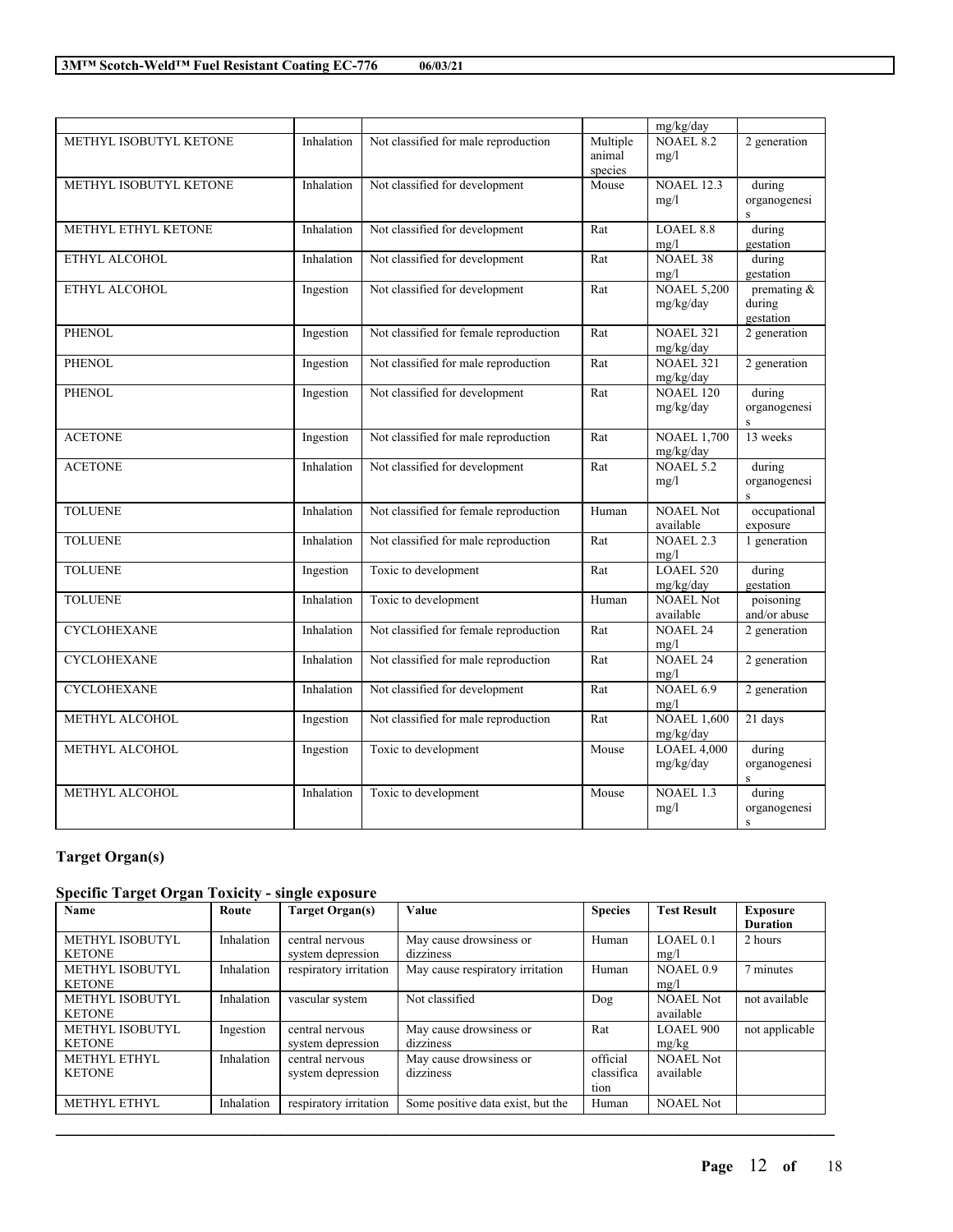| Ingestion<br>May cause drowsiness or<br>Professio<br><b>NOAEL Not</b><br>METHYL ETHYL<br>central nervous<br>system depression<br>dizziness<br>available<br><b>KETONE</b><br>nal<br>judgeme<br>nt<br>METHYL ETHYL<br>Not classified<br>NOAEL Not<br>not applicable<br>Ingestion<br>liver<br>Rat<br>available<br>KETONE<br><b>LOAEL</b><br><b>METHYL ETHYL</b><br>kidney and/or<br>Ingestion<br>Not classified<br>Rat<br>not applicable<br><b>KETONE</b><br>bladder<br>1,080 mg/kg<br>LOAEL 9.4<br>ETHYL ALCOHOL<br>respiratory irritation<br>Some positive data exist, but the<br>not available<br>Inhalation<br>Human<br>data are not sufficient for<br>mg/l<br>classification<br>NOAEL not<br>Inhalation<br>central nervous<br>Not classified<br>ETHYL ALCOHOL<br>Human<br>available<br>system depression<br>and<br>animal<br>central nervous<br>Not classified<br>NOAEL not<br>ETHYL ALCOHOL<br>Ingestion<br>Multiple<br>system depression<br>animal<br>available<br>species<br>kidney and/or<br>Not classified<br>ETHYL ALCOHOL<br>Ingestion<br><b>NOAEL</b><br>Dog<br>bladder<br>$3,000$ mg/kg<br>hematoppoitic<br><b>LOAEL 108</b><br><b>PHENOL</b><br>Causes damage to organs<br>not available<br>Dermal<br>Rat<br>system<br>mg/kg<br>LOAEL 107<br><b>PHENOL</b><br>heart   nervous<br>Causes damage to organs<br>Rat<br>24 hours<br>Dermal<br>system   kidney<br>mg/kg<br>and/or bladder<br><b>PHENOL</b><br>Not classified<br><b>NOAEL Not</b><br>not available<br>Dermal<br>liver<br>Human<br>available<br><b>NOAEL Not</b><br><b>PHENOL</b><br>Inhalation<br>respiratory irritation<br>May cause respiratory irritation<br>Multiple<br>not available<br>animal<br>available<br>species<br>kidney and/or<br><b>PHENOL</b><br>Causes damage to organs<br>NOAEL 120<br>not applicable<br>Ingestion<br>Rat<br>bladder<br>mg/kg/day<br><b>NOAEL</b> not<br><b>PHENOL</b><br>Ingestion<br>respiratory system<br>Causes damage to organs<br>poisoning<br>Human<br>available<br>and/or abuse<br><b>PHENOL</b><br>Not classified<br><b>NOAEL 224</b><br>not applicable<br>endocrine system  <br>Rat<br>Ingestion<br>liver<br>mg/kg<br>Not classified<br><b>NOAEL Not</b><br><b>PHENOL</b><br>Ingestion<br>heart<br>Human<br>poisoning<br>available<br>and/or abuse<br><b>NOAEL Not</b><br>May cause drowsiness or<br><b>ACETONE</b><br>Inhalation<br>central nervous<br>Human<br>system depression<br>dizziness<br>available<br>Some positive data exist, but the<br><b>NOAEL Not</b><br><b>ACETONE</b><br>Inhalation<br>respiratory irritation<br>Human<br>data are not sufficient for<br>available<br>classification<br><b>ACETONE</b><br><b>NOAEL 1.19</b><br>6 hours<br>Inhalation<br>immune system<br>Not classified<br>Human<br>mg/l<br><b>NOAEL Not</b><br>Not classified<br>Guinea<br><b>ACETONE</b><br>Inhalation<br>liver<br>available<br>pig<br>May cause drowsiness or<br><b>NOAEL Not</b><br><b>ACETONE</b><br>Ingestion<br>central nervous<br>Human<br>poisoning<br>available<br>and/or abuse<br>system depression<br>dizziness<br><b>TOLUENE</b><br>Inhalation<br>May cause drowsiness or<br><b>NOAEL Not</b><br>central nervous<br>Human<br>available<br>system depression<br>dizziness<br>Some positive data exist, but the<br><b>TOLUENE</b><br><b>NOAEL Not</b><br>Inhalation<br>respiratory irritation<br>Human<br>data are not sufficient for<br>available<br>classification<br><b>TOLUENE</b><br>Not classified<br><b>NOAEL</b><br>Inhalation<br>immune system<br>Mouse<br>3 hours<br>$0.004$ mg/l<br><b>NOAEL Not</b><br><b>TOLUENE</b><br>central nervous<br>May cause drowsiness or<br>Ingestion<br>Human<br>poisoning<br>system depression<br>available<br>dizziness<br>and/or abuse<br>May cause drowsiness or<br><b>CYCLOHEXANE</b><br>central nervous<br><b>NOAEL Not</b><br>Inhalation<br>Human<br>dizziness<br>available<br>system depression<br>and<br>animal<br>CYCLOHEXANE<br>Some positive data exist, but the<br><b>NOAEL Not</b><br>Inhalation<br>respiratory irritation<br>Human<br>data are not sufficient for<br>and<br>available<br>classification<br>animal<br>central nervous<br>May cause drowsiness or<br><b>CYCLOHEXANE</b><br>Professio<br><b>NOAEL Not</b><br>Ingestion | <b>KETONE</b> |                   | data are not sufficient for |     | available |  |
|--------------------------------------------------------------------------------------------------------------------------------------------------------------------------------------------------------------------------------------------------------------------------------------------------------------------------------------------------------------------------------------------------------------------------------------------------------------------------------------------------------------------------------------------------------------------------------------------------------------------------------------------------------------------------------------------------------------------------------------------------------------------------------------------------------------------------------------------------------------------------------------------------------------------------------------------------------------------------------------------------------------------------------------------------------------------------------------------------------------------------------------------------------------------------------------------------------------------------------------------------------------------------------------------------------------------------------------------------------------------------------------------------------------------------------------------------------------------------------------------------------------------------------------------------------------------------------------------------------------------------------------------------------------------------------------------------------------------------------------------------------------------------------------------------------------------------------------------------------------------------------------------------------------------------------------------------------------------------------------------------------------------------------------------------------------------------------------------------------------------------------------------------------------------------------------------------------------------------------------------------------------------------------------------------------------------------------------------------------------------------------------------------------------------------------------------------------------------------------------------------------------------------------------------------------------------------------------------------------------------------------------------------------------------------------------------------------------------------------------------------------------------------------------------------------------------------------------------------------------------------------------------------------------------------------------------------------------------------------------------------------------------------------------------------------------------------------------------------------------------------------------------------------------------------------------------------------------------------------------------------------------------------------------------------------------------------------------------------------------------------------------------------------------------------------------------------------------------------------------------------------------------------------------------------------------------------------------------------------------------------------------------------------------------------------------------------------------------------------------------------------------------------------------------------------------------------------------------------------------------------------------------------------------------------------------------------------------------------------------------------------------------------------------------------------------------------------------------------------------------------------------------------------------------------------------------------------------------------|---------------|-------------------|-----------------------------|-----|-----------|--|
|                                                                                                                                                                                                                                                                                                                                                                                                                                                                                                                                                                                                                                                                                                                                                                                                                                                                                                                                                                                                                                                                                                                                                                                                                                                                                                                                                                                                                                                                                                                                                                                                                                                                                                                                                                                                                                                                                                                                                                                                                                                                                                                                                                                                                                                                                                                                                                                                                                                                                                                                                                                                                                                                                                                                                                                                                                                                                                                                                                                                                                                                                                                                                                                                                                                                                                                                                                                                                                                                                                                                                                                                                                                                                                                                                                                                                                                                                                                                                                                                                                                                                                                                                                                                                          |               |                   | classification              |     |           |  |
|                                                                                                                                                                                                                                                                                                                                                                                                                                                                                                                                                                                                                                                                                                                                                                                                                                                                                                                                                                                                                                                                                                                                                                                                                                                                                                                                                                                                                                                                                                                                                                                                                                                                                                                                                                                                                                                                                                                                                                                                                                                                                                                                                                                                                                                                                                                                                                                                                                                                                                                                                                                                                                                                                                                                                                                                                                                                                                                                                                                                                                                                                                                                                                                                                                                                                                                                                                                                                                                                                                                                                                                                                                                                                                                                                                                                                                                                                                                                                                                                                                                                                                                                                                                                                          |               |                   |                             |     |           |  |
|                                                                                                                                                                                                                                                                                                                                                                                                                                                                                                                                                                                                                                                                                                                                                                                                                                                                                                                                                                                                                                                                                                                                                                                                                                                                                                                                                                                                                                                                                                                                                                                                                                                                                                                                                                                                                                                                                                                                                                                                                                                                                                                                                                                                                                                                                                                                                                                                                                                                                                                                                                                                                                                                                                                                                                                                                                                                                                                                                                                                                                                                                                                                                                                                                                                                                                                                                                                                                                                                                                                                                                                                                                                                                                                                                                                                                                                                                                                                                                                                                                                                                                                                                                                                                          |               |                   |                             |     |           |  |
|                                                                                                                                                                                                                                                                                                                                                                                                                                                                                                                                                                                                                                                                                                                                                                                                                                                                                                                                                                                                                                                                                                                                                                                                                                                                                                                                                                                                                                                                                                                                                                                                                                                                                                                                                                                                                                                                                                                                                                                                                                                                                                                                                                                                                                                                                                                                                                                                                                                                                                                                                                                                                                                                                                                                                                                                                                                                                                                                                                                                                                                                                                                                                                                                                                                                                                                                                                                                                                                                                                                                                                                                                                                                                                                                                                                                                                                                                                                                                                                                                                                                                                                                                                                                                          |               |                   |                             |     |           |  |
|                                                                                                                                                                                                                                                                                                                                                                                                                                                                                                                                                                                                                                                                                                                                                                                                                                                                                                                                                                                                                                                                                                                                                                                                                                                                                                                                                                                                                                                                                                                                                                                                                                                                                                                                                                                                                                                                                                                                                                                                                                                                                                                                                                                                                                                                                                                                                                                                                                                                                                                                                                                                                                                                                                                                                                                                                                                                                                                                                                                                                                                                                                                                                                                                                                                                                                                                                                                                                                                                                                                                                                                                                                                                                                                                                                                                                                                                                                                                                                                                                                                                                                                                                                                                                          |               |                   |                             |     |           |  |
|                                                                                                                                                                                                                                                                                                                                                                                                                                                                                                                                                                                                                                                                                                                                                                                                                                                                                                                                                                                                                                                                                                                                                                                                                                                                                                                                                                                                                                                                                                                                                                                                                                                                                                                                                                                                                                                                                                                                                                                                                                                                                                                                                                                                                                                                                                                                                                                                                                                                                                                                                                                                                                                                                                                                                                                                                                                                                                                                                                                                                                                                                                                                                                                                                                                                                                                                                                                                                                                                                                                                                                                                                                                                                                                                                                                                                                                                                                                                                                                                                                                                                                                                                                                                                          |               |                   |                             |     |           |  |
|                                                                                                                                                                                                                                                                                                                                                                                                                                                                                                                                                                                                                                                                                                                                                                                                                                                                                                                                                                                                                                                                                                                                                                                                                                                                                                                                                                                                                                                                                                                                                                                                                                                                                                                                                                                                                                                                                                                                                                                                                                                                                                                                                                                                                                                                                                                                                                                                                                                                                                                                                                                                                                                                                                                                                                                                                                                                                                                                                                                                                                                                                                                                                                                                                                                                                                                                                                                                                                                                                                                                                                                                                                                                                                                                                                                                                                                                                                                                                                                                                                                                                                                                                                                                                          |               |                   |                             |     |           |  |
|                                                                                                                                                                                                                                                                                                                                                                                                                                                                                                                                                                                                                                                                                                                                                                                                                                                                                                                                                                                                                                                                                                                                                                                                                                                                                                                                                                                                                                                                                                                                                                                                                                                                                                                                                                                                                                                                                                                                                                                                                                                                                                                                                                                                                                                                                                                                                                                                                                                                                                                                                                                                                                                                                                                                                                                                                                                                                                                                                                                                                                                                                                                                                                                                                                                                                                                                                                                                                                                                                                                                                                                                                                                                                                                                                                                                                                                                                                                                                                                                                                                                                                                                                                                                                          |               |                   |                             |     |           |  |
|                                                                                                                                                                                                                                                                                                                                                                                                                                                                                                                                                                                                                                                                                                                                                                                                                                                                                                                                                                                                                                                                                                                                                                                                                                                                                                                                                                                                                                                                                                                                                                                                                                                                                                                                                                                                                                                                                                                                                                                                                                                                                                                                                                                                                                                                                                                                                                                                                                                                                                                                                                                                                                                                                                                                                                                                                                                                                                                                                                                                                                                                                                                                                                                                                                                                                                                                                                                                                                                                                                                                                                                                                                                                                                                                                                                                                                                                                                                                                                                                                                                                                                                                                                                                                          |               |                   |                             |     |           |  |
|                                                                                                                                                                                                                                                                                                                                                                                                                                                                                                                                                                                                                                                                                                                                                                                                                                                                                                                                                                                                                                                                                                                                                                                                                                                                                                                                                                                                                                                                                                                                                                                                                                                                                                                                                                                                                                                                                                                                                                                                                                                                                                                                                                                                                                                                                                                                                                                                                                                                                                                                                                                                                                                                                                                                                                                                                                                                                                                                                                                                                                                                                                                                                                                                                                                                                                                                                                                                                                                                                                                                                                                                                                                                                                                                                                                                                                                                                                                                                                                                                                                                                                                                                                                                                          |               |                   |                             |     |           |  |
|                                                                                                                                                                                                                                                                                                                                                                                                                                                                                                                                                                                                                                                                                                                                                                                                                                                                                                                                                                                                                                                                                                                                                                                                                                                                                                                                                                                                                                                                                                                                                                                                                                                                                                                                                                                                                                                                                                                                                                                                                                                                                                                                                                                                                                                                                                                                                                                                                                                                                                                                                                                                                                                                                                                                                                                                                                                                                                                                                                                                                                                                                                                                                                                                                                                                                                                                                                                                                                                                                                                                                                                                                                                                                                                                                                                                                                                                                                                                                                                                                                                                                                                                                                                                                          |               |                   |                             |     |           |  |
|                                                                                                                                                                                                                                                                                                                                                                                                                                                                                                                                                                                                                                                                                                                                                                                                                                                                                                                                                                                                                                                                                                                                                                                                                                                                                                                                                                                                                                                                                                                                                                                                                                                                                                                                                                                                                                                                                                                                                                                                                                                                                                                                                                                                                                                                                                                                                                                                                                                                                                                                                                                                                                                                                                                                                                                                                                                                                                                                                                                                                                                                                                                                                                                                                                                                                                                                                                                                                                                                                                                                                                                                                                                                                                                                                                                                                                                                                                                                                                                                                                                                                                                                                                                                                          |               |                   |                             |     |           |  |
|                                                                                                                                                                                                                                                                                                                                                                                                                                                                                                                                                                                                                                                                                                                                                                                                                                                                                                                                                                                                                                                                                                                                                                                                                                                                                                                                                                                                                                                                                                                                                                                                                                                                                                                                                                                                                                                                                                                                                                                                                                                                                                                                                                                                                                                                                                                                                                                                                                                                                                                                                                                                                                                                                                                                                                                                                                                                                                                                                                                                                                                                                                                                                                                                                                                                                                                                                                                                                                                                                                                                                                                                                                                                                                                                                                                                                                                                                                                                                                                                                                                                                                                                                                                                                          |               |                   |                             |     |           |  |
|                                                                                                                                                                                                                                                                                                                                                                                                                                                                                                                                                                                                                                                                                                                                                                                                                                                                                                                                                                                                                                                                                                                                                                                                                                                                                                                                                                                                                                                                                                                                                                                                                                                                                                                                                                                                                                                                                                                                                                                                                                                                                                                                                                                                                                                                                                                                                                                                                                                                                                                                                                                                                                                                                                                                                                                                                                                                                                                                                                                                                                                                                                                                                                                                                                                                                                                                                                                                                                                                                                                                                                                                                                                                                                                                                                                                                                                                                                                                                                                                                                                                                                                                                                                                                          |               |                   |                             |     |           |  |
|                                                                                                                                                                                                                                                                                                                                                                                                                                                                                                                                                                                                                                                                                                                                                                                                                                                                                                                                                                                                                                                                                                                                                                                                                                                                                                                                                                                                                                                                                                                                                                                                                                                                                                                                                                                                                                                                                                                                                                                                                                                                                                                                                                                                                                                                                                                                                                                                                                                                                                                                                                                                                                                                                                                                                                                                                                                                                                                                                                                                                                                                                                                                                                                                                                                                                                                                                                                                                                                                                                                                                                                                                                                                                                                                                                                                                                                                                                                                                                                                                                                                                                                                                                                                                          |               |                   |                             |     |           |  |
|                                                                                                                                                                                                                                                                                                                                                                                                                                                                                                                                                                                                                                                                                                                                                                                                                                                                                                                                                                                                                                                                                                                                                                                                                                                                                                                                                                                                                                                                                                                                                                                                                                                                                                                                                                                                                                                                                                                                                                                                                                                                                                                                                                                                                                                                                                                                                                                                                                                                                                                                                                                                                                                                                                                                                                                                                                                                                                                                                                                                                                                                                                                                                                                                                                                                                                                                                                                                                                                                                                                                                                                                                                                                                                                                                                                                                                                                                                                                                                                                                                                                                                                                                                                                                          |               |                   |                             |     |           |  |
|                                                                                                                                                                                                                                                                                                                                                                                                                                                                                                                                                                                                                                                                                                                                                                                                                                                                                                                                                                                                                                                                                                                                                                                                                                                                                                                                                                                                                                                                                                                                                                                                                                                                                                                                                                                                                                                                                                                                                                                                                                                                                                                                                                                                                                                                                                                                                                                                                                                                                                                                                                                                                                                                                                                                                                                                                                                                                                                                                                                                                                                                                                                                                                                                                                                                                                                                                                                                                                                                                                                                                                                                                                                                                                                                                                                                                                                                                                                                                                                                                                                                                                                                                                                                                          |               |                   |                             |     |           |  |
|                                                                                                                                                                                                                                                                                                                                                                                                                                                                                                                                                                                                                                                                                                                                                                                                                                                                                                                                                                                                                                                                                                                                                                                                                                                                                                                                                                                                                                                                                                                                                                                                                                                                                                                                                                                                                                                                                                                                                                                                                                                                                                                                                                                                                                                                                                                                                                                                                                                                                                                                                                                                                                                                                                                                                                                                                                                                                                                                                                                                                                                                                                                                                                                                                                                                                                                                                                                                                                                                                                                                                                                                                                                                                                                                                                                                                                                                                                                                                                                                                                                                                                                                                                                                                          |               |                   |                             |     |           |  |
|                                                                                                                                                                                                                                                                                                                                                                                                                                                                                                                                                                                                                                                                                                                                                                                                                                                                                                                                                                                                                                                                                                                                                                                                                                                                                                                                                                                                                                                                                                                                                                                                                                                                                                                                                                                                                                                                                                                                                                                                                                                                                                                                                                                                                                                                                                                                                                                                                                                                                                                                                                                                                                                                                                                                                                                                                                                                                                                                                                                                                                                                                                                                                                                                                                                                                                                                                                                                                                                                                                                                                                                                                                                                                                                                                                                                                                                                                                                                                                                                                                                                                                                                                                                                                          |               |                   |                             |     |           |  |
|                                                                                                                                                                                                                                                                                                                                                                                                                                                                                                                                                                                                                                                                                                                                                                                                                                                                                                                                                                                                                                                                                                                                                                                                                                                                                                                                                                                                                                                                                                                                                                                                                                                                                                                                                                                                                                                                                                                                                                                                                                                                                                                                                                                                                                                                                                                                                                                                                                                                                                                                                                                                                                                                                                                                                                                                                                                                                                                                                                                                                                                                                                                                                                                                                                                                                                                                                                                                                                                                                                                                                                                                                                                                                                                                                                                                                                                                                                                                                                                                                                                                                                                                                                                                                          |               |                   |                             |     |           |  |
|                                                                                                                                                                                                                                                                                                                                                                                                                                                                                                                                                                                                                                                                                                                                                                                                                                                                                                                                                                                                                                                                                                                                                                                                                                                                                                                                                                                                                                                                                                                                                                                                                                                                                                                                                                                                                                                                                                                                                                                                                                                                                                                                                                                                                                                                                                                                                                                                                                                                                                                                                                                                                                                                                                                                                                                                                                                                                                                                                                                                                                                                                                                                                                                                                                                                                                                                                                                                                                                                                                                                                                                                                                                                                                                                                                                                                                                                                                                                                                                                                                                                                                                                                                                                                          |               |                   |                             |     |           |  |
|                                                                                                                                                                                                                                                                                                                                                                                                                                                                                                                                                                                                                                                                                                                                                                                                                                                                                                                                                                                                                                                                                                                                                                                                                                                                                                                                                                                                                                                                                                                                                                                                                                                                                                                                                                                                                                                                                                                                                                                                                                                                                                                                                                                                                                                                                                                                                                                                                                                                                                                                                                                                                                                                                                                                                                                                                                                                                                                                                                                                                                                                                                                                                                                                                                                                                                                                                                                                                                                                                                                                                                                                                                                                                                                                                                                                                                                                                                                                                                                                                                                                                                                                                                                                                          |               |                   |                             |     |           |  |
|                                                                                                                                                                                                                                                                                                                                                                                                                                                                                                                                                                                                                                                                                                                                                                                                                                                                                                                                                                                                                                                                                                                                                                                                                                                                                                                                                                                                                                                                                                                                                                                                                                                                                                                                                                                                                                                                                                                                                                                                                                                                                                                                                                                                                                                                                                                                                                                                                                                                                                                                                                                                                                                                                                                                                                                                                                                                                                                                                                                                                                                                                                                                                                                                                                                                                                                                                                                                                                                                                                                                                                                                                                                                                                                                                                                                                                                                                                                                                                                                                                                                                                                                                                                                                          |               |                   |                             |     |           |  |
|                                                                                                                                                                                                                                                                                                                                                                                                                                                                                                                                                                                                                                                                                                                                                                                                                                                                                                                                                                                                                                                                                                                                                                                                                                                                                                                                                                                                                                                                                                                                                                                                                                                                                                                                                                                                                                                                                                                                                                                                                                                                                                                                                                                                                                                                                                                                                                                                                                                                                                                                                                                                                                                                                                                                                                                                                                                                                                                                                                                                                                                                                                                                                                                                                                                                                                                                                                                                                                                                                                                                                                                                                                                                                                                                                                                                                                                                                                                                                                                                                                                                                                                                                                                                                          |               |                   |                             |     |           |  |
|                                                                                                                                                                                                                                                                                                                                                                                                                                                                                                                                                                                                                                                                                                                                                                                                                                                                                                                                                                                                                                                                                                                                                                                                                                                                                                                                                                                                                                                                                                                                                                                                                                                                                                                                                                                                                                                                                                                                                                                                                                                                                                                                                                                                                                                                                                                                                                                                                                                                                                                                                                                                                                                                                                                                                                                                                                                                                                                                                                                                                                                                                                                                                                                                                                                                                                                                                                                                                                                                                                                                                                                                                                                                                                                                                                                                                                                                                                                                                                                                                                                                                                                                                                                                                          |               |                   |                             |     |           |  |
|                                                                                                                                                                                                                                                                                                                                                                                                                                                                                                                                                                                                                                                                                                                                                                                                                                                                                                                                                                                                                                                                                                                                                                                                                                                                                                                                                                                                                                                                                                                                                                                                                                                                                                                                                                                                                                                                                                                                                                                                                                                                                                                                                                                                                                                                                                                                                                                                                                                                                                                                                                                                                                                                                                                                                                                                                                                                                                                                                                                                                                                                                                                                                                                                                                                                                                                                                                                                                                                                                                                                                                                                                                                                                                                                                                                                                                                                                                                                                                                                                                                                                                                                                                                                                          |               |                   |                             |     |           |  |
|                                                                                                                                                                                                                                                                                                                                                                                                                                                                                                                                                                                                                                                                                                                                                                                                                                                                                                                                                                                                                                                                                                                                                                                                                                                                                                                                                                                                                                                                                                                                                                                                                                                                                                                                                                                                                                                                                                                                                                                                                                                                                                                                                                                                                                                                                                                                                                                                                                                                                                                                                                                                                                                                                                                                                                                                                                                                                                                                                                                                                                                                                                                                                                                                                                                                                                                                                                                                                                                                                                                                                                                                                                                                                                                                                                                                                                                                                                                                                                                                                                                                                                                                                                                                                          |               |                   |                             |     |           |  |
|                                                                                                                                                                                                                                                                                                                                                                                                                                                                                                                                                                                                                                                                                                                                                                                                                                                                                                                                                                                                                                                                                                                                                                                                                                                                                                                                                                                                                                                                                                                                                                                                                                                                                                                                                                                                                                                                                                                                                                                                                                                                                                                                                                                                                                                                                                                                                                                                                                                                                                                                                                                                                                                                                                                                                                                                                                                                                                                                                                                                                                                                                                                                                                                                                                                                                                                                                                                                                                                                                                                                                                                                                                                                                                                                                                                                                                                                                                                                                                                                                                                                                                                                                                                                                          |               |                   |                             |     |           |  |
|                                                                                                                                                                                                                                                                                                                                                                                                                                                                                                                                                                                                                                                                                                                                                                                                                                                                                                                                                                                                                                                                                                                                                                                                                                                                                                                                                                                                                                                                                                                                                                                                                                                                                                                                                                                                                                                                                                                                                                                                                                                                                                                                                                                                                                                                                                                                                                                                                                                                                                                                                                                                                                                                                                                                                                                                                                                                                                                                                                                                                                                                                                                                                                                                                                                                                                                                                                                                                                                                                                                                                                                                                                                                                                                                                                                                                                                                                                                                                                                                                                                                                                                                                                                                                          |               |                   |                             |     |           |  |
|                                                                                                                                                                                                                                                                                                                                                                                                                                                                                                                                                                                                                                                                                                                                                                                                                                                                                                                                                                                                                                                                                                                                                                                                                                                                                                                                                                                                                                                                                                                                                                                                                                                                                                                                                                                                                                                                                                                                                                                                                                                                                                                                                                                                                                                                                                                                                                                                                                                                                                                                                                                                                                                                                                                                                                                                                                                                                                                                                                                                                                                                                                                                                                                                                                                                                                                                                                                                                                                                                                                                                                                                                                                                                                                                                                                                                                                                                                                                                                                                                                                                                                                                                                                                                          |               |                   |                             |     |           |  |
|                                                                                                                                                                                                                                                                                                                                                                                                                                                                                                                                                                                                                                                                                                                                                                                                                                                                                                                                                                                                                                                                                                                                                                                                                                                                                                                                                                                                                                                                                                                                                                                                                                                                                                                                                                                                                                                                                                                                                                                                                                                                                                                                                                                                                                                                                                                                                                                                                                                                                                                                                                                                                                                                                                                                                                                                                                                                                                                                                                                                                                                                                                                                                                                                                                                                                                                                                                                                                                                                                                                                                                                                                                                                                                                                                                                                                                                                                                                                                                                                                                                                                                                                                                                                                          |               |                   |                             |     |           |  |
|                                                                                                                                                                                                                                                                                                                                                                                                                                                                                                                                                                                                                                                                                                                                                                                                                                                                                                                                                                                                                                                                                                                                                                                                                                                                                                                                                                                                                                                                                                                                                                                                                                                                                                                                                                                                                                                                                                                                                                                                                                                                                                                                                                                                                                                                                                                                                                                                                                                                                                                                                                                                                                                                                                                                                                                                                                                                                                                                                                                                                                                                                                                                                                                                                                                                                                                                                                                                                                                                                                                                                                                                                                                                                                                                                                                                                                                                                                                                                                                                                                                                                                                                                                                                                          |               |                   |                             |     |           |  |
|                                                                                                                                                                                                                                                                                                                                                                                                                                                                                                                                                                                                                                                                                                                                                                                                                                                                                                                                                                                                                                                                                                                                                                                                                                                                                                                                                                                                                                                                                                                                                                                                                                                                                                                                                                                                                                                                                                                                                                                                                                                                                                                                                                                                                                                                                                                                                                                                                                                                                                                                                                                                                                                                                                                                                                                                                                                                                                                                                                                                                                                                                                                                                                                                                                                                                                                                                                                                                                                                                                                                                                                                                                                                                                                                                                                                                                                                                                                                                                                                                                                                                                                                                                                                                          |               |                   |                             |     |           |  |
|                                                                                                                                                                                                                                                                                                                                                                                                                                                                                                                                                                                                                                                                                                                                                                                                                                                                                                                                                                                                                                                                                                                                                                                                                                                                                                                                                                                                                                                                                                                                                                                                                                                                                                                                                                                                                                                                                                                                                                                                                                                                                                                                                                                                                                                                                                                                                                                                                                                                                                                                                                                                                                                                                                                                                                                                                                                                                                                                                                                                                                                                                                                                                                                                                                                                                                                                                                                                                                                                                                                                                                                                                                                                                                                                                                                                                                                                                                                                                                                                                                                                                                                                                                                                                          |               |                   |                             |     |           |  |
|                                                                                                                                                                                                                                                                                                                                                                                                                                                                                                                                                                                                                                                                                                                                                                                                                                                                                                                                                                                                                                                                                                                                                                                                                                                                                                                                                                                                                                                                                                                                                                                                                                                                                                                                                                                                                                                                                                                                                                                                                                                                                                                                                                                                                                                                                                                                                                                                                                                                                                                                                                                                                                                                                                                                                                                                                                                                                                                                                                                                                                                                                                                                                                                                                                                                                                                                                                                                                                                                                                                                                                                                                                                                                                                                                                                                                                                                                                                                                                                                                                                                                                                                                                                                                          |               |                   |                             |     |           |  |
|                                                                                                                                                                                                                                                                                                                                                                                                                                                                                                                                                                                                                                                                                                                                                                                                                                                                                                                                                                                                                                                                                                                                                                                                                                                                                                                                                                                                                                                                                                                                                                                                                                                                                                                                                                                                                                                                                                                                                                                                                                                                                                                                                                                                                                                                                                                                                                                                                                                                                                                                                                                                                                                                                                                                                                                                                                                                                                                                                                                                                                                                                                                                                                                                                                                                                                                                                                                                                                                                                                                                                                                                                                                                                                                                                                                                                                                                                                                                                                                                                                                                                                                                                                                                                          |               |                   |                             |     |           |  |
|                                                                                                                                                                                                                                                                                                                                                                                                                                                                                                                                                                                                                                                                                                                                                                                                                                                                                                                                                                                                                                                                                                                                                                                                                                                                                                                                                                                                                                                                                                                                                                                                                                                                                                                                                                                                                                                                                                                                                                                                                                                                                                                                                                                                                                                                                                                                                                                                                                                                                                                                                                                                                                                                                                                                                                                                                                                                                                                                                                                                                                                                                                                                                                                                                                                                                                                                                                                                                                                                                                                                                                                                                                                                                                                                                                                                                                                                                                                                                                                                                                                                                                                                                                                                                          |               |                   |                             |     |           |  |
|                                                                                                                                                                                                                                                                                                                                                                                                                                                                                                                                                                                                                                                                                                                                                                                                                                                                                                                                                                                                                                                                                                                                                                                                                                                                                                                                                                                                                                                                                                                                                                                                                                                                                                                                                                                                                                                                                                                                                                                                                                                                                                                                                                                                                                                                                                                                                                                                                                                                                                                                                                                                                                                                                                                                                                                                                                                                                                                                                                                                                                                                                                                                                                                                                                                                                                                                                                                                                                                                                                                                                                                                                                                                                                                                                                                                                                                                                                                                                                                                                                                                                                                                                                                                                          |               |                   |                             |     |           |  |
|                                                                                                                                                                                                                                                                                                                                                                                                                                                                                                                                                                                                                                                                                                                                                                                                                                                                                                                                                                                                                                                                                                                                                                                                                                                                                                                                                                                                                                                                                                                                                                                                                                                                                                                                                                                                                                                                                                                                                                                                                                                                                                                                                                                                                                                                                                                                                                                                                                                                                                                                                                                                                                                                                                                                                                                                                                                                                                                                                                                                                                                                                                                                                                                                                                                                                                                                                                                                                                                                                                                                                                                                                                                                                                                                                                                                                                                                                                                                                                                                                                                                                                                                                                                                                          |               |                   |                             |     |           |  |
|                                                                                                                                                                                                                                                                                                                                                                                                                                                                                                                                                                                                                                                                                                                                                                                                                                                                                                                                                                                                                                                                                                                                                                                                                                                                                                                                                                                                                                                                                                                                                                                                                                                                                                                                                                                                                                                                                                                                                                                                                                                                                                                                                                                                                                                                                                                                                                                                                                                                                                                                                                                                                                                                                                                                                                                                                                                                                                                                                                                                                                                                                                                                                                                                                                                                                                                                                                                                                                                                                                                                                                                                                                                                                                                                                                                                                                                                                                                                                                                                                                                                                                                                                                                                                          |               |                   |                             |     |           |  |
|                                                                                                                                                                                                                                                                                                                                                                                                                                                                                                                                                                                                                                                                                                                                                                                                                                                                                                                                                                                                                                                                                                                                                                                                                                                                                                                                                                                                                                                                                                                                                                                                                                                                                                                                                                                                                                                                                                                                                                                                                                                                                                                                                                                                                                                                                                                                                                                                                                                                                                                                                                                                                                                                                                                                                                                                                                                                                                                                                                                                                                                                                                                                                                                                                                                                                                                                                                                                                                                                                                                                                                                                                                                                                                                                                                                                                                                                                                                                                                                                                                                                                                                                                                                                                          |               |                   |                             |     |           |  |
|                                                                                                                                                                                                                                                                                                                                                                                                                                                                                                                                                                                                                                                                                                                                                                                                                                                                                                                                                                                                                                                                                                                                                                                                                                                                                                                                                                                                                                                                                                                                                                                                                                                                                                                                                                                                                                                                                                                                                                                                                                                                                                                                                                                                                                                                                                                                                                                                                                                                                                                                                                                                                                                                                                                                                                                                                                                                                                                                                                                                                                                                                                                                                                                                                                                                                                                                                                                                                                                                                                                                                                                                                                                                                                                                                                                                                                                                                                                                                                                                                                                                                                                                                                                                                          |               |                   |                             |     |           |  |
|                                                                                                                                                                                                                                                                                                                                                                                                                                                                                                                                                                                                                                                                                                                                                                                                                                                                                                                                                                                                                                                                                                                                                                                                                                                                                                                                                                                                                                                                                                                                                                                                                                                                                                                                                                                                                                                                                                                                                                                                                                                                                                                                                                                                                                                                                                                                                                                                                                                                                                                                                                                                                                                                                                                                                                                                                                                                                                                                                                                                                                                                                                                                                                                                                                                                                                                                                                                                                                                                                                                                                                                                                                                                                                                                                                                                                                                                                                                                                                                                                                                                                                                                                                                                                          |               |                   |                             |     |           |  |
|                                                                                                                                                                                                                                                                                                                                                                                                                                                                                                                                                                                                                                                                                                                                                                                                                                                                                                                                                                                                                                                                                                                                                                                                                                                                                                                                                                                                                                                                                                                                                                                                                                                                                                                                                                                                                                                                                                                                                                                                                                                                                                                                                                                                                                                                                                                                                                                                                                                                                                                                                                                                                                                                                                                                                                                                                                                                                                                                                                                                                                                                                                                                                                                                                                                                                                                                                                                                                                                                                                                                                                                                                                                                                                                                                                                                                                                                                                                                                                                                                                                                                                                                                                                                                          |               |                   |                             |     |           |  |
|                                                                                                                                                                                                                                                                                                                                                                                                                                                                                                                                                                                                                                                                                                                                                                                                                                                                                                                                                                                                                                                                                                                                                                                                                                                                                                                                                                                                                                                                                                                                                                                                                                                                                                                                                                                                                                                                                                                                                                                                                                                                                                                                                                                                                                                                                                                                                                                                                                                                                                                                                                                                                                                                                                                                                                                                                                                                                                                                                                                                                                                                                                                                                                                                                                                                                                                                                                                                                                                                                                                                                                                                                                                                                                                                                                                                                                                                                                                                                                                                                                                                                                                                                                                                                          |               |                   |                             |     |           |  |
|                                                                                                                                                                                                                                                                                                                                                                                                                                                                                                                                                                                                                                                                                                                                                                                                                                                                                                                                                                                                                                                                                                                                                                                                                                                                                                                                                                                                                                                                                                                                                                                                                                                                                                                                                                                                                                                                                                                                                                                                                                                                                                                                                                                                                                                                                                                                                                                                                                                                                                                                                                                                                                                                                                                                                                                                                                                                                                                                                                                                                                                                                                                                                                                                                                                                                                                                                                                                                                                                                                                                                                                                                                                                                                                                                                                                                                                                                                                                                                                                                                                                                                                                                                                                                          |               |                   |                             |     |           |  |
|                                                                                                                                                                                                                                                                                                                                                                                                                                                                                                                                                                                                                                                                                                                                                                                                                                                                                                                                                                                                                                                                                                                                                                                                                                                                                                                                                                                                                                                                                                                                                                                                                                                                                                                                                                                                                                                                                                                                                                                                                                                                                                                                                                                                                                                                                                                                                                                                                                                                                                                                                                                                                                                                                                                                                                                                                                                                                                                                                                                                                                                                                                                                                                                                                                                                                                                                                                                                                                                                                                                                                                                                                                                                                                                                                                                                                                                                                                                                                                                                                                                                                                                                                                                                                          |               |                   |                             |     |           |  |
|                                                                                                                                                                                                                                                                                                                                                                                                                                                                                                                                                                                                                                                                                                                                                                                                                                                                                                                                                                                                                                                                                                                                                                                                                                                                                                                                                                                                                                                                                                                                                                                                                                                                                                                                                                                                                                                                                                                                                                                                                                                                                                                                                                                                                                                                                                                                                                                                                                                                                                                                                                                                                                                                                                                                                                                                                                                                                                                                                                                                                                                                                                                                                                                                                                                                                                                                                                                                                                                                                                                                                                                                                                                                                                                                                                                                                                                                                                                                                                                                                                                                                                                                                                                                                          |               |                   |                             |     |           |  |
|                                                                                                                                                                                                                                                                                                                                                                                                                                                                                                                                                                                                                                                                                                                                                                                                                                                                                                                                                                                                                                                                                                                                                                                                                                                                                                                                                                                                                                                                                                                                                                                                                                                                                                                                                                                                                                                                                                                                                                                                                                                                                                                                                                                                                                                                                                                                                                                                                                                                                                                                                                                                                                                                                                                                                                                                                                                                                                                                                                                                                                                                                                                                                                                                                                                                                                                                                                                                                                                                                                                                                                                                                                                                                                                                                                                                                                                                                                                                                                                                                                                                                                                                                                                                                          |               |                   |                             |     |           |  |
|                                                                                                                                                                                                                                                                                                                                                                                                                                                                                                                                                                                                                                                                                                                                                                                                                                                                                                                                                                                                                                                                                                                                                                                                                                                                                                                                                                                                                                                                                                                                                                                                                                                                                                                                                                                                                                                                                                                                                                                                                                                                                                                                                                                                                                                                                                                                                                                                                                                                                                                                                                                                                                                                                                                                                                                                                                                                                                                                                                                                                                                                                                                                                                                                                                                                                                                                                                                                                                                                                                                                                                                                                                                                                                                                                                                                                                                                                                                                                                                                                                                                                                                                                                                                                          |               |                   |                             |     |           |  |
|                                                                                                                                                                                                                                                                                                                                                                                                                                                                                                                                                                                                                                                                                                                                                                                                                                                                                                                                                                                                                                                                                                                                                                                                                                                                                                                                                                                                                                                                                                                                                                                                                                                                                                                                                                                                                                                                                                                                                                                                                                                                                                                                                                                                                                                                                                                                                                                                                                                                                                                                                                                                                                                                                                                                                                                                                                                                                                                                                                                                                                                                                                                                                                                                                                                                                                                                                                                                                                                                                                                                                                                                                                                                                                                                                                                                                                                                                                                                                                                                                                                                                                                                                                                                                          |               |                   |                             |     |           |  |
|                                                                                                                                                                                                                                                                                                                                                                                                                                                                                                                                                                                                                                                                                                                                                                                                                                                                                                                                                                                                                                                                                                                                                                                                                                                                                                                                                                                                                                                                                                                                                                                                                                                                                                                                                                                                                                                                                                                                                                                                                                                                                                                                                                                                                                                                                                                                                                                                                                                                                                                                                                                                                                                                                                                                                                                                                                                                                                                                                                                                                                                                                                                                                                                                                                                                                                                                                                                                                                                                                                                                                                                                                                                                                                                                                                                                                                                                                                                                                                                                                                                                                                                                                                                                                          |               |                   |                             |     |           |  |
|                                                                                                                                                                                                                                                                                                                                                                                                                                                                                                                                                                                                                                                                                                                                                                                                                                                                                                                                                                                                                                                                                                                                                                                                                                                                                                                                                                                                                                                                                                                                                                                                                                                                                                                                                                                                                                                                                                                                                                                                                                                                                                                                                                                                                                                                                                                                                                                                                                                                                                                                                                                                                                                                                                                                                                                                                                                                                                                                                                                                                                                                                                                                                                                                                                                                                                                                                                                                                                                                                                                                                                                                                                                                                                                                                                                                                                                                                                                                                                                                                                                                                                                                                                                                                          |               |                   |                             |     |           |  |
|                                                                                                                                                                                                                                                                                                                                                                                                                                                                                                                                                                                                                                                                                                                                                                                                                                                                                                                                                                                                                                                                                                                                                                                                                                                                                                                                                                                                                                                                                                                                                                                                                                                                                                                                                                                                                                                                                                                                                                                                                                                                                                                                                                                                                                                                                                                                                                                                                                                                                                                                                                                                                                                                                                                                                                                                                                                                                                                                                                                                                                                                                                                                                                                                                                                                                                                                                                                                                                                                                                                                                                                                                                                                                                                                                                                                                                                                                                                                                                                                                                                                                                                                                                                                                          |               | system depression | dizziness                   | nal | available |  |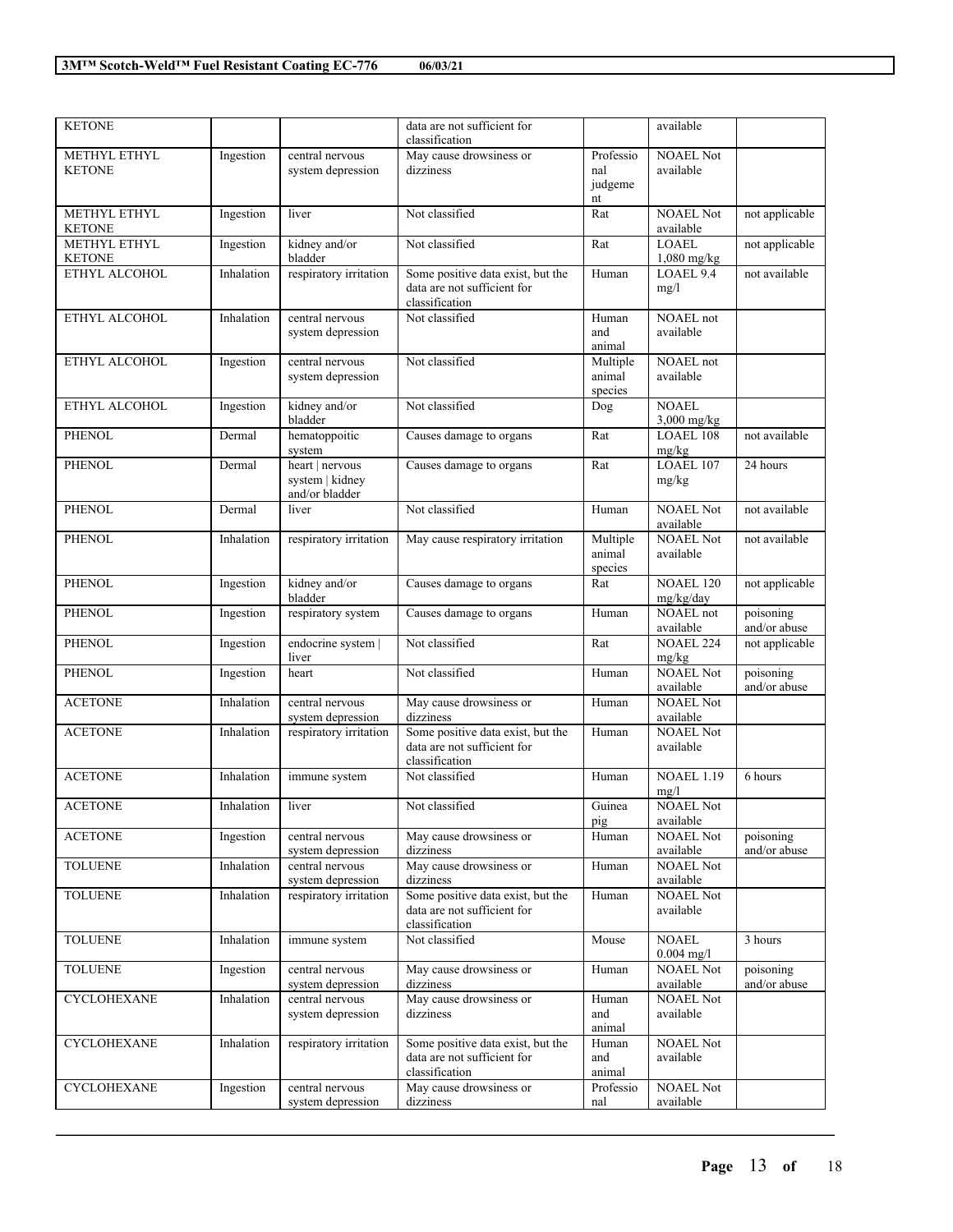| 06/03/21 |  |
|----------|--|
|----------|--|

|                       |            |                        |                                   | judgeme |                  |               |
|-----------------------|------------|------------------------|-----------------------------------|---------|------------------|---------------|
|                       |            |                        |                                   | nt      |                  |               |
| <b>METHYL ALCOHOL</b> | Inhalation | <b>blindness</b>       | Causes damage to organs           | Human   | <b>NOAEL Not</b> | occupational  |
|                       |            |                        |                                   |         | available        | exposure      |
| <b>METHYL ALCOHOL</b> | Inhalation | central nervous        | May cause drowsiness or           | Human   | <b>NOAEL Not</b> | not available |
|                       |            | system depression      | dizziness                         |         | available        |               |
| METHYL ALCOHOL        | Inhalation | respiratory irritation | Some positive data exist, but the | Rat     | <b>NOAEL Not</b> | 6 hours       |
|                       |            |                        | data are not sufficient for       |         | available        |               |
|                       |            |                        | classification                    |         |                  |               |
| <b>METHYL ALCOHOL</b> | Ingestion  | blindness              | Causes damage to organs           | Human   | <b>NOAEL Not</b> | poisoning     |
|                       |            |                        |                                   |         | available        | and/or abuse  |
| <b>METHYL ALCOHOL</b> | Ingestion  | central nervous        | May cause drowsiness or           | Human   | <b>NOAEL Not</b> | poisoning     |
|                       |            | system depression      | dizziness                         |         | available        | and/or abuse  |

# **Specific Target Organ Toxicity - repeated exposure**

| Name                                    | Route      | <b>Target Organ(s)</b>                                                                                                                                                                     | Value                                                                              | <b>Species</b>                | <b>Test Result</b>                 | <b>Exposure</b><br><b>Duration</b> |
|-----------------------------------------|------------|--------------------------------------------------------------------------------------------------------------------------------------------------------------------------------------------|------------------------------------------------------------------------------------|-------------------------------|------------------------------------|------------------------------------|
| METHYL ISOBUTYL<br><b>KETONE</b>        | Inhalation | liver                                                                                                                                                                                      | Not classified                                                                     | Rat                           | NOAEL 0.41<br>mg/l                 | 13 weeks                           |
| METHYL ISOBUTYL<br><b>KETONE</b>        | Inhalation | heart                                                                                                                                                                                      | Not classified                                                                     | Multiple<br>animal<br>species | <b>NOAEL 0.8</b><br>mg/l           | 2 weeks                            |
| <b>METHYL ISOBUTYL</b><br><b>KETONE</b> | Inhalation | kidney and/or<br>bladder                                                                                                                                                                   | Not classified                                                                     | Multiple<br>animal<br>species | <b>NOAEL 0.4</b><br>mg/l           | 90 days                            |
| METHYL ISOBUTYL<br><b>KETONE</b>        | Inhalation | respiratory system                                                                                                                                                                         | Not classified                                                                     | Multiple<br>animal<br>species | <b>NOAEL 4.1</b><br>mg/l           | 14 weeks                           |
| <b>METHYL ISOBUTYL</b><br><b>KETONE</b> | Inhalation | endocrine system  <br>hematopoietic<br>system                                                                                                                                              | Not classified                                                                     | Multiple<br>animal<br>species | NOAEL 0.41<br>mg/l                 | 90 days                            |
| METHYL ISOBUTYL<br><b>KETONE</b>        | Inhalation | nervous system                                                                                                                                                                             | Not classified                                                                     | Multiple<br>animal<br>species | NOAEL 0.41<br>mg/l                 | 13 weeks                           |
| <b>METHYL ISOBUTYL</b><br><b>KETONE</b> | Ingestion  | endocrine system  <br>hematopoietic<br>system   liver  <br>kidney and/or<br>bladder                                                                                                        | Not classified                                                                     | Rat                           | <b>NOAEL</b><br>1.000<br>mg/kg/day | 13 weeks                           |
| METHYL ISOBUTYL<br><b>KETONE</b>        | Ingestion  | heart   immune<br>system   muscles  <br>nervous system  <br>respiratory system                                                                                                             | Not classified                                                                     | Rat                           | <b>NOAEL</b><br>1.040<br>mg/kg/day | 120 days                           |
| METHYL ETHYL<br><b>KETONE</b>           | Dermal     | nervous system                                                                                                                                                                             | Not classified                                                                     | Guinea<br>pig                 | <b>NOAEL Not</b><br>available      | 31 weeks                           |
| METHYL ETHYL<br><b>KETONE</b>           | Inhalation | liver   kidney and/or<br>bladder   heart  <br>endocrine system  <br>gastrointestinal tract<br>bone, teeth, nails,<br>and/or hair  <br>hematopoietic<br>system   immune<br>system   muscles | Not classified                                                                     | Rat                           | <b>NOAEL 14.7</b><br>mg/l          | 90 days                            |
| METHYL ETHYL<br>KETONE                  | Ingestion  | liver                                                                                                                                                                                      | Not classified                                                                     | Rat                           | <b>NOAEL Not</b><br>available      | 7 days                             |
| METHYL ETHYL<br><b>KETONE</b>           | Ingestion  | nervous system                                                                                                                                                                             | Not classified                                                                     | Rat                           | <b>NOAEL 173</b><br>mg/kg/day      | 90 days                            |
| ETHYL ALCOHOL                           | Inhalation | liver                                                                                                                                                                                      | Some positive data exist, but the<br>data are not sufficient for<br>classification | Rabbit                        | <b>LOAEL 124</b><br>mg/l           | 365 days                           |
| ETHYL ALCOHOL                           | Inhalation | hematopoietic<br>system   immune<br>system                                                                                                                                                 | Not classified                                                                     | Rat                           | <b>NOAEL 25</b><br>mg/l            | 14 days                            |
| ETHYL ALCOHOL                           | Ingestion  | liver                                                                                                                                                                                      | Some positive data exist, but the<br>data are not sufficient for<br>classification | Rat                           | <b>LOAEL</b><br>8,000<br>mg/kg/day | 4 months                           |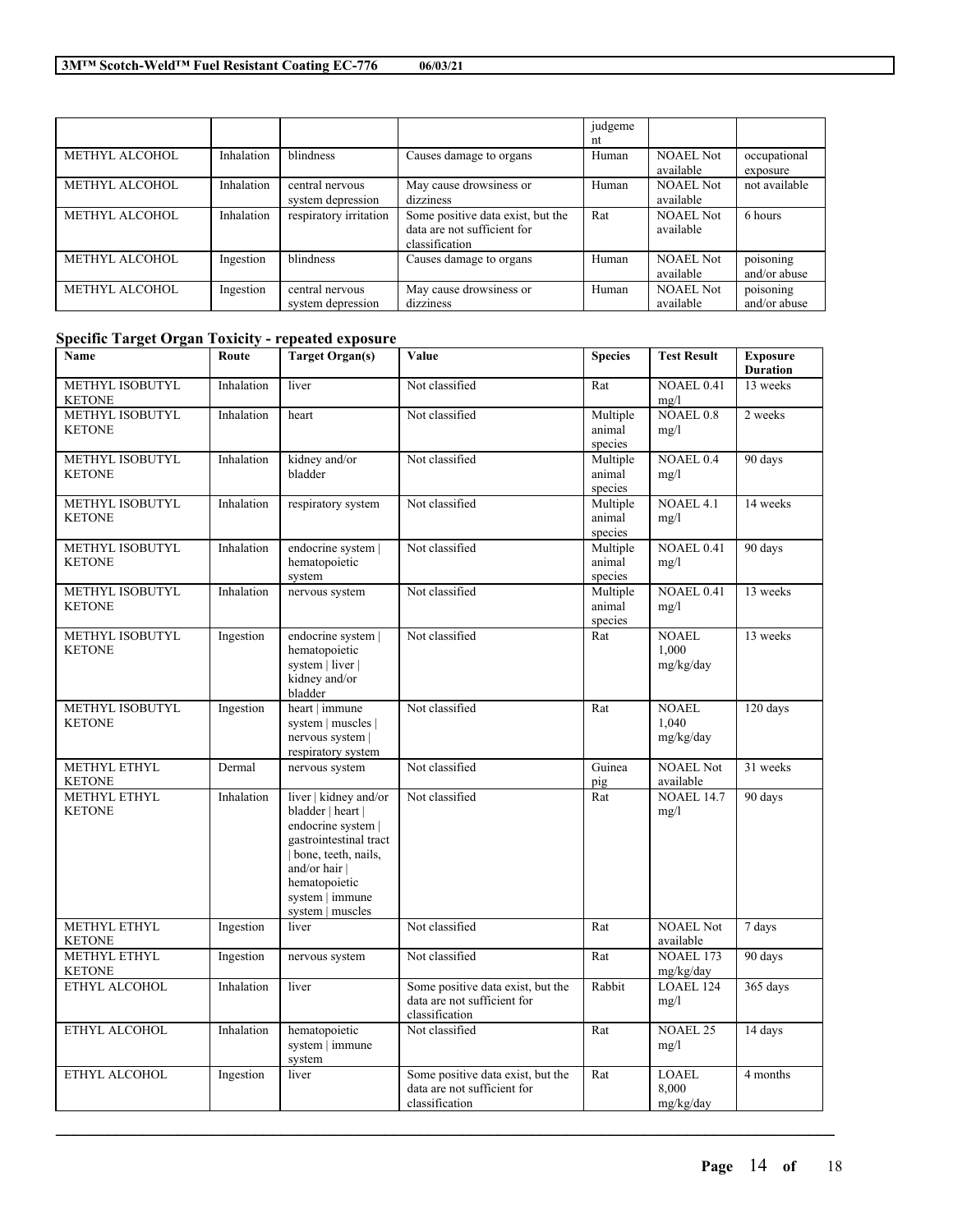| 06/03/21 |  |
|----------|--|
|          |  |

| ETHYL ALCOHOL  | Ingestion  | kidney and/or          | Not classified                  | Dog      | <b>NOAEL</b>         | 7 days            |
|----------------|------------|------------------------|---------------------------------|----------|----------------------|-------------------|
|                |            | bladder                |                                 |          | 3,000                |                   |
|                |            |                        |                                 |          | mg/kg/day            |                   |
| <b>PHENOL</b>  | Dermal     | nervous system         | May cause damage to organs      | Rabbit   | LOAEL 260            | 18 days           |
|                |            |                        | though prolonged or repeated    |          | mg/kg/day            |                   |
|                |            |                        | exposure                        |          |                      |                   |
| <b>PHENOL</b>  | Inhalation | heart   liver   kidney | Causes damage to organs through | Guinea   | LOAEL <sub>0.1</sub> | 41 days           |
|                |            | and/or bladder         | prolonged or repeated exposure  | pig      | mg/l                 |                   |
|                |            | respiratory system     |                                 |          |                      |                   |
| <b>PHENOL</b>  | Inhalation | nervous system         | May cause damage to organs      | Multiple | LOAEL <sub>0.1</sub> | 14 days           |
|                |            |                        | though prolonged or repeated    | animal   | mg/l                 |                   |
|                |            |                        | exposure                        | species  |                      |                   |
| <b>PHENOL</b>  | Inhalation | hematopoietic          | Not classified                  | Human    | <b>NOAEL Not</b>     | occupational      |
|                |            | system                 |                                 |          | available            | exposure          |
| <b>PHENOL</b>  | Inhalation | immune system          | Not classified                  | Rat      | NOAEL 0.1            | 2 weeks           |
|                |            |                        |                                 |          | mg/l                 |                   |
| <b>PHENOL</b>  | Ingestion  | kidney and/or          | Causes damage to organs through | Rat      | <b>NOAEL 12</b>      | 14 days           |
|                |            | bladder                | prolonged or repeated exposure  |          | mg/kg/day            |                   |
| <b>PHENOL</b>  | Ingestion  | hematopoietic          | Causes damage to organs through | Mouse    | <b>LOAEL 1.8</b>     | 28 days           |
|                |            | system                 | prolonged or repeated exposure  |          | mg/kg/day            |                   |
| <b>PHENOL</b>  | Ingestion  | nervous system         | May cause damage to organs      | Rat      | LOAEL 308            | 13 weeks          |
|                |            |                        | though prolonged or repeated    |          | mg/kg/day            |                   |
|                |            |                        | exposure                        |          |                      |                   |
| <b>PHENOL</b>  | Ingestion  | liver                  | Not classified                  | Rat      | <b>NOAEL 40</b>      | $14 \text{ days}$ |
|                |            |                        |                                 |          | mg/kg/day            |                   |
| <b>PHENOL</b>  | Ingestion  | respiratory system     | Not classified                  | Rat      | <b>LOAEL 40</b>      | 14 days           |
|                |            |                        |                                 |          | mg/kg/day            |                   |
| <b>PHENOL</b>  | Ingestion  | immune system          | Not classified                  | Mouse    | NOAEL 1.8            | $28 \text{ days}$ |
|                |            |                        |                                 |          | mg/kg/day            |                   |
| <b>PHENOL</b>  | Ingestion  | endocrine system       | Not classified                  | Rat      | NOAEL 120            | 14 days           |
|                |            |                        |                                 |          | mg/kg/day            |                   |
| <b>PHENOL</b>  | Ingestion  | skin   bone, teeth,    | Not classified                  | Multiple | <b>NOAEL</b>         | 103 weeks         |
|                |            | nails, and/or hair     |                                 | animal   | 1,204                |                   |
|                |            |                        |                                 | species  | mg/kg/day            |                   |
| <b>ACETONE</b> | Dermal     | eyes                   | Not classified                  | Guinea   | <b>NOAEL Not</b>     | 3 weeks           |
|                |            |                        |                                 | pig      | available            |                   |
| <b>ACETONE</b> | Inhalation | hematopoietic          | Not classified                  | Human    | <b>NOAEL 3</b>       | 6 weeks           |
|                |            | system                 |                                 |          | mg/l                 |                   |
| <b>ACETONE</b> | Inhalation | immune system          | Not classified                  | Human    | <b>NOAEL 1.19</b>    | 6 days            |
|                |            |                        |                                 |          | mg/l                 |                   |
| <b>ACETONE</b> | Inhalation | kidney and/or          | Not classified                  | Guinea   | <b>NOAEL 119</b>     | not available     |
|                |            | bladder                |                                 | pig      | mg/l                 |                   |
| <b>ACETONE</b> | Inhalation | heart   liver          | Not classified                  | Rat      | <b>NOAEL 45</b>      | 8 weeks           |
|                |            |                        |                                 |          | mg/l                 |                   |
| <b>ACETONE</b> | Ingestion  | kidney and/or          | Not classified                  | Rat      | <b>NOAEL 900</b>     | 13 weeks          |
|                |            | bladder                |                                 |          | mg/kg/day            |                   |
| <b>ACETONE</b> | Ingestion  | heart                  | Not classified                  | Rat      | <b>NOAEL</b>         | 13 weeks          |
|                |            |                        |                                 |          | 2,500                |                   |
|                |            |                        |                                 |          | mg/kg/day            |                   |
| <b>ACETONE</b> | Ingestion  | hematopoietic          | Not classified                  | Rat      | <b>NOAEL 200</b>     | 13 weeks          |
|                |            | system                 |                                 |          | mg/kg/day            |                   |
| <b>ACETONE</b> | Ingestion  | liver                  | Not classified                  | Mouse    | <b>NOAEL</b>         | 14 days           |
|                |            |                        |                                 |          | 3,896                |                   |
|                |            |                        |                                 |          | mg/kg/day            |                   |
| <b>ACETONE</b> | Ingestion  | eyes                   | Not classified                  | Rat      | <b>NOAEL</b>         | 13 weeks          |
|                |            |                        |                                 |          | 3,400                |                   |
|                |            |                        |                                 |          | mg/kg/day            |                   |
| <b>ACETONE</b> | Ingestion  | respiratory system     | Not classified                  | Rat      | <b>NOAEL</b>         | 13 weeks          |
|                |            |                        |                                 |          | 2,500                |                   |
|                |            |                        |                                 |          | mg/kg/day            |                   |
| <b>ACETONE</b> | Ingestion  | muscles                | Not classified                  | Rat      | <b>NOAEL</b>         | 13 weeks          |
|                |            |                        |                                 |          | $2,500$ mg/kg        |                   |
| <b>ACETONE</b> | Ingestion  | skin   bone, teeth,    | Not classified                  | Mouse    | <b>NOAEL</b>         | 13 weeks          |
|                |            | nails, and/or hair     |                                 |          | 11,298               |                   |
|                |            |                        |                                 |          | mg/kg/day            |                   |
| <b>TOLUENE</b> | Inhalation | auditory system        | Causes damage to organs through | Human    | <b>NOAEL Not</b>     | poisoning         |
|                |            | eyes   olfactory       | prolonged or repeated exposure  |          | available            | and/or abuse      |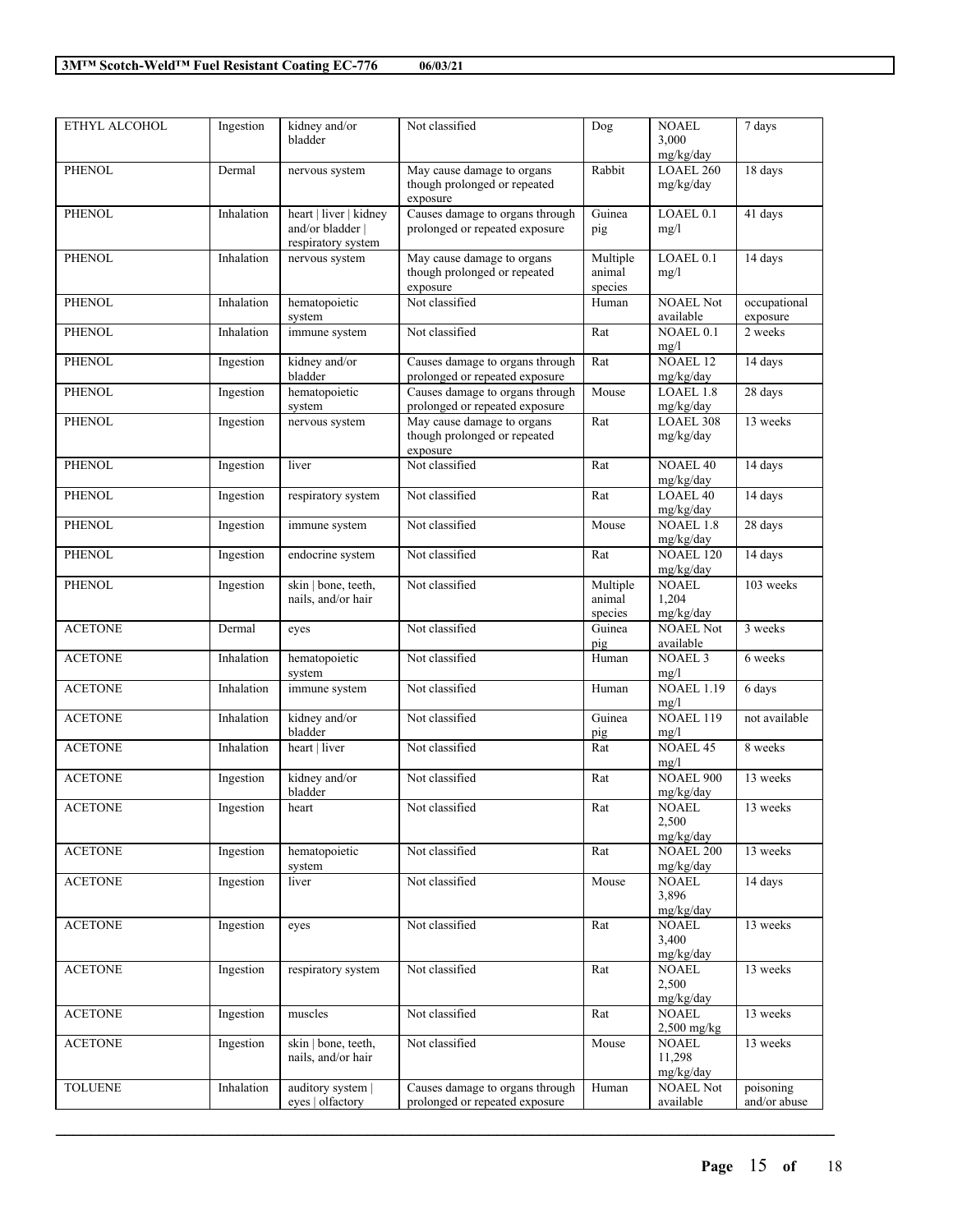| 06/03/21 |  |
|----------|--|

|                    |            | system                                       |                                                                                    |                               |                                    |                           |
|--------------------|------------|----------------------------------------------|------------------------------------------------------------------------------------|-------------------------------|------------------------------------|---------------------------|
| <b>TOLUENE</b>     | Inhalation | nervous system                               | May cause damage to organs<br>though prolonged or repeated<br>exposure             | Human                         | <b>NOAEL Not</b><br>available      | poisoning<br>and/or abuse |
| <b>TOLUENE</b>     | Inhalation | respiratory system                           | Some positive data exist, but the<br>data are not sufficient for<br>classification | Rat                           | LOAEL 2.3<br>mg/l                  | 15 months                 |
| <b>TOLUENE</b>     | Inhalation | heart   liver   kidney<br>and/or bladder     | Not classified                                                                     | Rat                           | <b>NOAEL 11.3</b><br>mg/l          | 15 weeks                  |
| <b>TOLUENE</b>     | Inhalation | endocrine system                             | Not classified                                                                     | Rat                           | <b>NOAEL 1.1</b><br>mg/l           | 4 weeks                   |
| <b>TOLUENE</b>     | Inhalation | immune system                                | Not classified                                                                     | Mouse                         | <b>NOAEL Not</b><br>available      | 20 days                   |
| <b>TOLUENE</b>     | Inhalation | bone, teeth, nails,<br>and/or hair           | Not classified                                                                     | Mouse                         | <b>NOAEL 1.1</b><br>mg/l           | 8 weeks                   |
| <b>TOLUENE</b>     | Inhalation | hematopoietic<br>system   vascular<br>system | Not classified                                                                     | Human                         | <b>NOAEL Not</b><br>available      | occupational<br>exposure  |
| <b>TOLUENE</b>     | Inhalation | gastrointestinal tract                       | Not classified                                                                     | Multiple<br>animal<br>species | <b>NOAEL 11.3</b><br>mg/l          | 15 weeks                  |
| <b>TOLUENE</b>     | Ingestion  | nervous system                               | Some positive data exist, but the<br>data are not sufficient for<br>classification | Rat                           | <b>NOAEL 625</b><br>mg/kg/day      | 13 weeks                  |
| <b>TOLUENE</b>     | Ingestion  | heart                                        | Not classified                                                                     | Rat                           | <b>NOAEL</b><br>2.500<br>mg/kg/day | 13 weeks                  |
| <b>TOLUENE</b>     | Ingestion  | liver   kidney and/or<br>bladder             | Not classified                                                                     | Multiple<br>animal<br>species | NOAEL<br>2.500<br>mg/kg/day        | 13 weeks                  |
| <b>TOLUENE</b>     | Ingestion  | hematopoietic<br>system                      | Not classified                                                                     | Mouse                         | <b>NOAEL 600</b><br>mg/kg/day      | 14 days                   |
| <b>TOLUENE</b>     | Ingestion  | endocrine system                             | Not classified                                                                     | Mouse                         | <b>NOAEL 105</b><br>mg/kg/day      | 28 days                   |
| <b>TOLUENE</b>     | Ingestion  | immune system                                | Not classified                                                                     | Mouse                         | <b>NOAEL 105</b><br>mg/kg/day      | 4 weeks                   |
| <b>CYCLOHEXANE</b> | Inhalation | liver                                        | Not classified                                                                     | Rat                           | NOAEL <sub>24</sub><br>mg/l        | 90 days                   |
| <b>CYCLOHEXANE</b> | Inhalation | auditory system                              | Not classified                                                                     | Rat                           | NOAEL <sub>1.7</sub><br>mg/l       | 90 days                   |
| <b>CYCLOHEXANE</b> | Inhalation | kidney and/or<br>bladder                     | Not classified                                                                     | Rabbit                        | NOAEL.2.7<br>mg/l                  | 10 weeks                  |
| <b>CYCLOHEXANE</b> | Inhalation | hematopoietic<br>system                      | Not classified                                                                     | Mouse                         | <b>NOAEL 24</b><br>mg/l            | $\overline{14}$ weeks     |
| <b>CYCLOHEXANE</b> | Inhalation | peripheral nervous<br>system                 | Not classified                                                                     | Rat                           | NOAEL 8.6<br>mg/l                  | 30 weeks                  |
| METHYL ALCOHOL     | Inhalation | liver                                        | Not classified                                                                     | Rat                           | <b>NOAEL 6.55</b><br>mg/l          | 4 weeks                   |
| METHYL ALCOHOL     | Inhalation | respiratory system                           | Not classified                                                                     | Rat                           | <b>NOAEL 13.1</b><br>mg/l          | 6 weeks                   |
| METHYL ALCOHOL     | Ingestion  | liver   nervous<br>system                    | Not classified                                                                     | Rat                           | NOAEL<br>2,500<br>mg/kg/day        | 90 days                   |

## **Aspiration Hazard**

| Name                   | Value                                                         |
|------------------------|---------------------------------------------------------------|
| METHYL ISOBUTYL KETONE | Some positive data exist, but the data are not sufficient for |
|                        | classification                                                |
| <b>TOLUENE</b>         | Aspiration hazard                                             |
| <b>CYCLOHEXANE</b>     | Aspiration hazard                                             |

Please contact the address or phone number listed on the first page of the SDS for additional toxicological information **on this material and/or its components.**

 $\mathcal{L}_\mathcal{L} = \mathcal{L}_\mathcal{L} = \mathcal{L}_\mathcal{L} = \mathcal{L}_\mathcal{L} = \mathcal{L}_\mathcal{L} = \mathcal{L}_\mathcal{L} = \mathcal{L}_\mathcal{L} = \mathcal{L}_\mathcal{L} = \mathcal{L}_\mathcal{L} = \mathcal{L}_\mathcal{L} = \mathcal{L}_\mathcal{L} = \mathcal{L}_\mathcal{L} = \mathcal{L}_\mathcal{L} = \mathcal{L}_\mathcal{L} = \mathcal{L}_\mathcal{L} = \mathcal{L}_\mathcal{L} = \mathcal{L}_\mathcal{L}$ 

# **SECTION 12: Ecological information**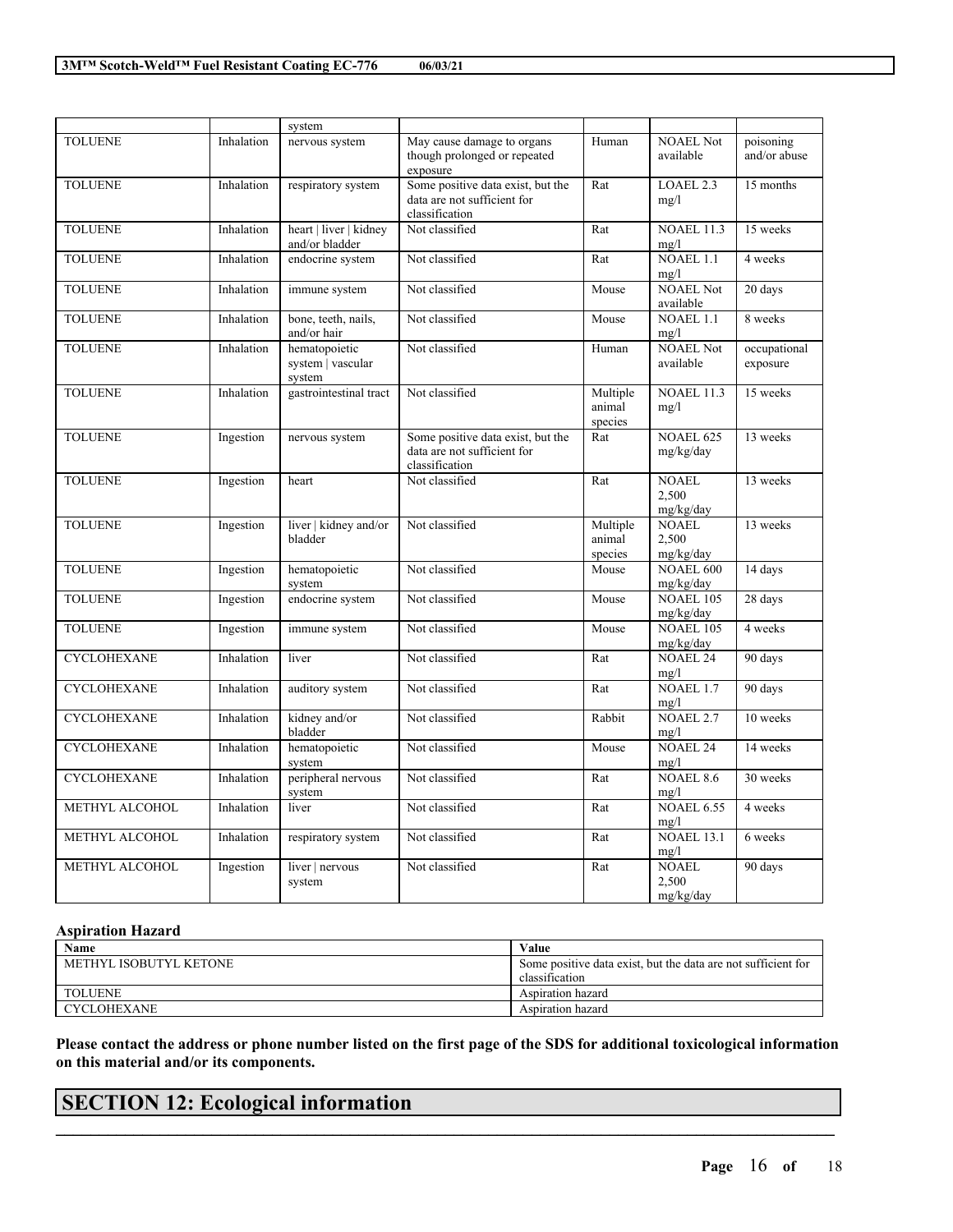## **Ecotoxicological information**

Please contact the address or phone number listed on the first page of the SDS for additional ecotoxicological information on this material and/or its components.

## **Chemical fate information**

Please contact the address or phone number listed on the first page of the SDS for additional chemical fate information on this material and/or its components.

# **SECTION 13: Disposal considerations**

### **13.1. Disposal methods**

Dispose of contents/ container in accordance with the local/regional/national/international regulations.

Incinerate uncured product in a permitted waste incineration facility. As a disposal alternative, utilize an acceptable permitted waste disposal facility. Empty drums/barrels/containers used for transporting and handling hazardous chemicals (chemical substances/mixtures/preparations classified as Hazardous as per applicable regulations) shall be considered, stored, treated & disposed of as hazardous wastes unless otherwise defined by applicable waste regulations. Consult with the respective regulating authorities to determine the available treatment and disposal facilities.

## **EPA Hazardous Waste Number (RCRA):** D001 (Ignitable), D035 (Methyl ethyl ketone)

# **SECTION 14: Transport Information**

For Transport Information, please visit http://3M.com/Transportinfo or call 1-800-364-3577 or 651-737-6501.

# **SECTION 15: Regulatory information**

## **15.1. US Federal Regulations**

Contact 3M for more information.

## **EPCRA 311/312 Hazard Classifications:**

Flammable (gases, aerosols, liquids, or solids)

| <b>Health Hazards</b>                                        |
|--------------------------------------------------------------|
| Acute toxicity                                               |
| Carcinogenicity                                              |
| Hazard Not Otherwise Classified (HNOC)                       |
| Reproductive toxicity                                        |
| Serious eye damage or eye irritation                         |
| Skin Corrosion or Irritation                                 |
| Specific target organ toxicity (single or repeated exposure) |

#### Section 313 Toxic Chemicals subject to the reporting requirements of that section and 40 CFR part 372 (EPCRA):

| Ingredient             | C.A.S. No | $\%$ by Wt           |  |
|------------------------|-----------|----------------------|--|
| METHYL ISOBUTYL KETONE | 108-10-1  | Trade Secret 40 - 70 |  |
| PHENOL                 | 108-95-2  | Trade Secret 1 - 5   |  |